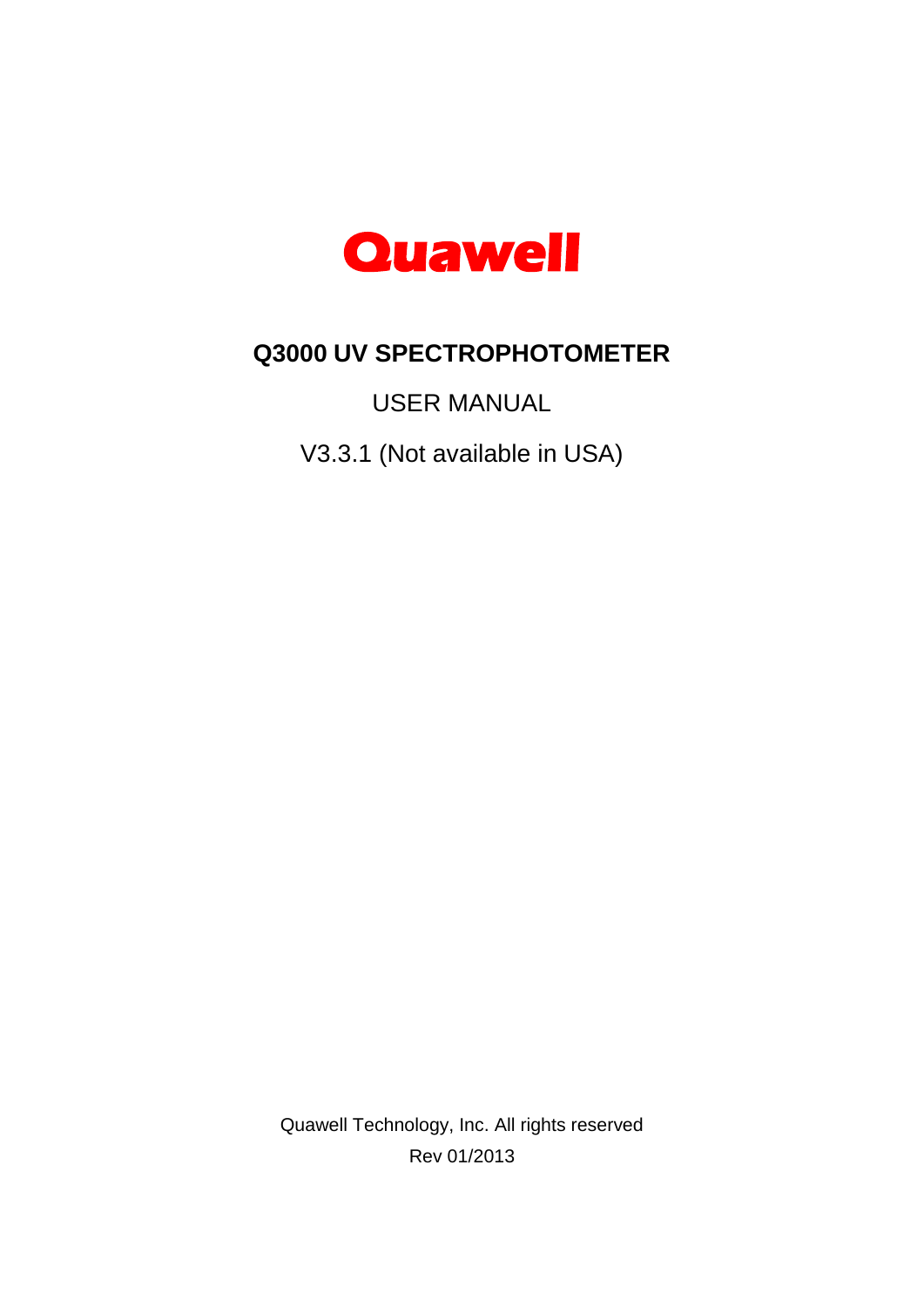# **Table of Contents**

| 1            |    |
|--------------|----|
|              |    |
|              |    |
|              |    |
| $\mathbf{2}$ |    |
|              |    |
|              |    |
|              |    |
|              |    |
| 3            |    |
|              |    |
|              |    |
|              |    |
|              |    |
|              |    |
| 4            |    |
|              |    |
|              |    |
|              |    |
|              |    |
|              |    |
|              | 12 |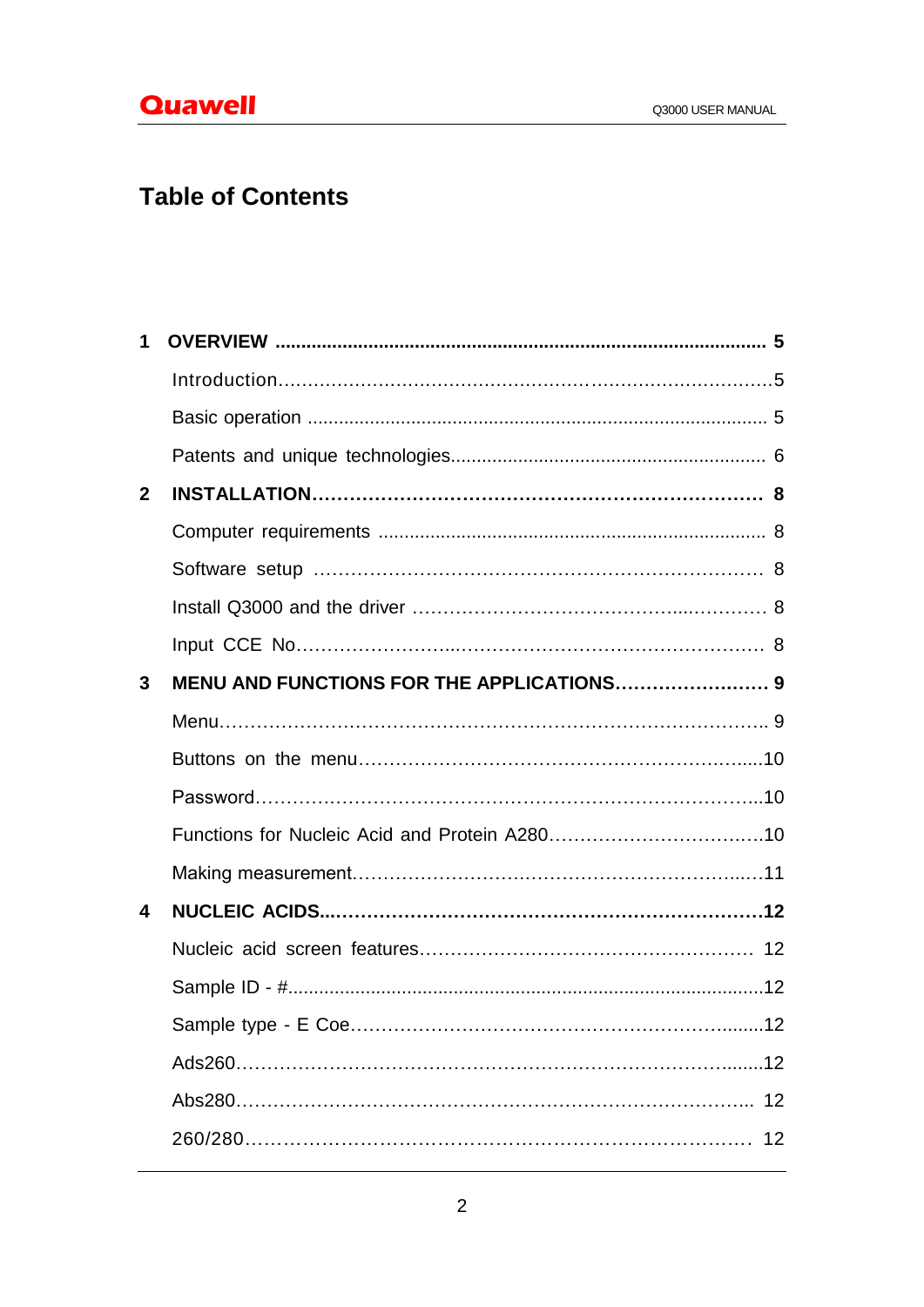# **Quawell Quawell Q3000 USER MANUAL**

| 5 |                                                                      |    |  |
|---|----------------------------------------------------------------------|----|--|
|   |                                                                      |    |  |
|   |                                                                      |    |  |
|   |                                                                      |    |  |
|   |                                                                      |    |  |
|   |                                                                      |    |  |
|   |                                                                      |    |  |
|   |                                                                      |    |  |
|   |                                                                      |    |  |
|   |                                                                      |    |  |
| 6 |                                                                      |    |  |
|   |                                                                      |    |  |
|   |                                                                      |    |  |
|   |                                                                      |    |  |
|   |                                                                      |    |  |
|   |                                                                      | 18 |  |
|   |                                                                      |    |  |
|   |                                                                      |    |  |
|   | Error msg "Do not find the instrument or invalid ComPort setting" 19 |    |  |
|   |                                                                      |    |  |
|   |                                                                      |    |  |
|   |                                                                      |    |  |
| 8 |                                                                      |    |  |
|   |                                                                      |    |  |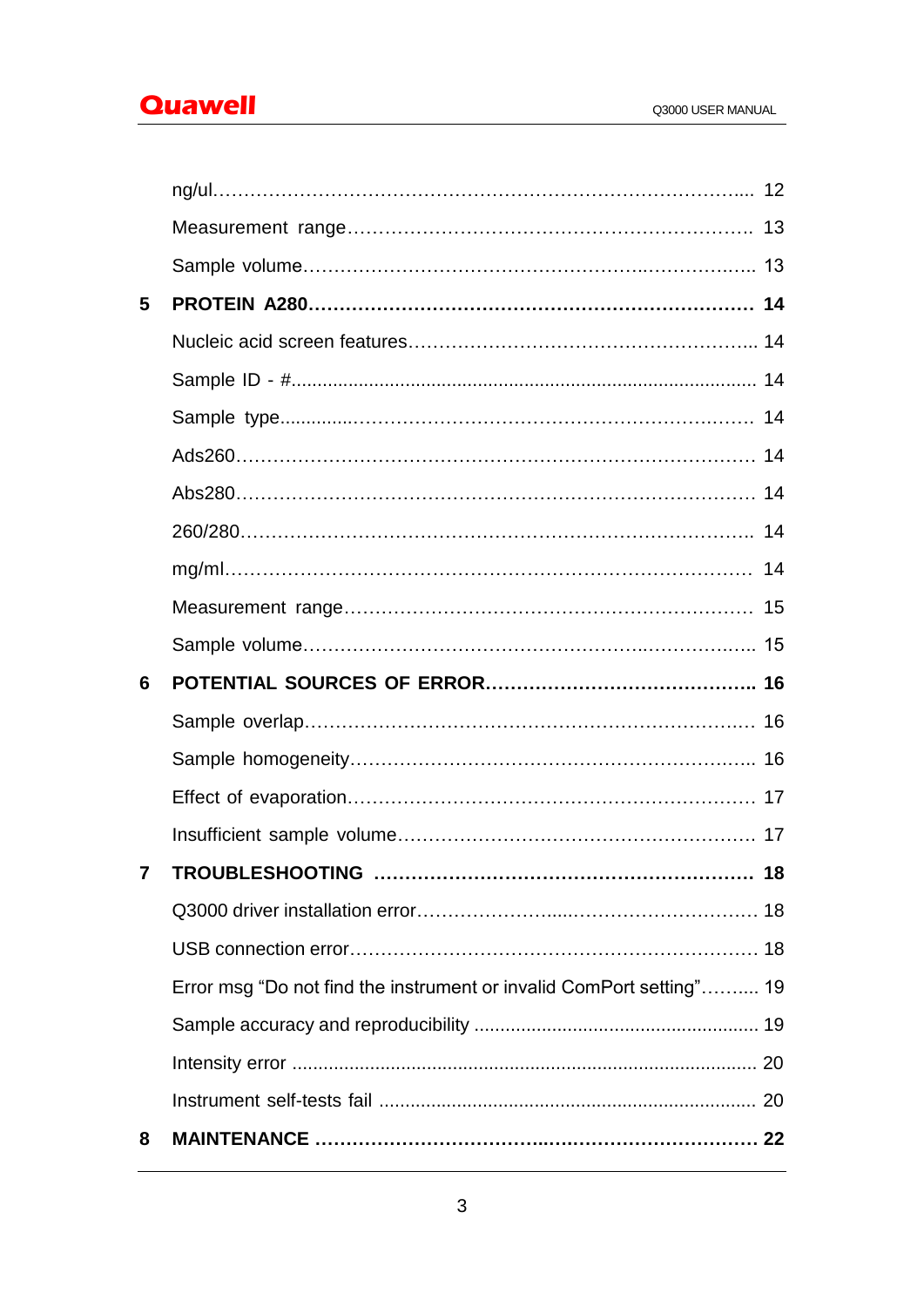# **Quawell Quawell Q3000 USER MANUAL**

| 9  |  |
|----|--|
|    |  |
|    |  |
| 10 |  |
|    |  |
|    |  |
|    |  |
| 11 |  |
|    |  |
|    |  |
|    |  |
|    |  |
|    |  |
|    |  |
|    |  |
|    |  |
|    |  |
|    |  |
|    |  |
|    |  |
|    |  |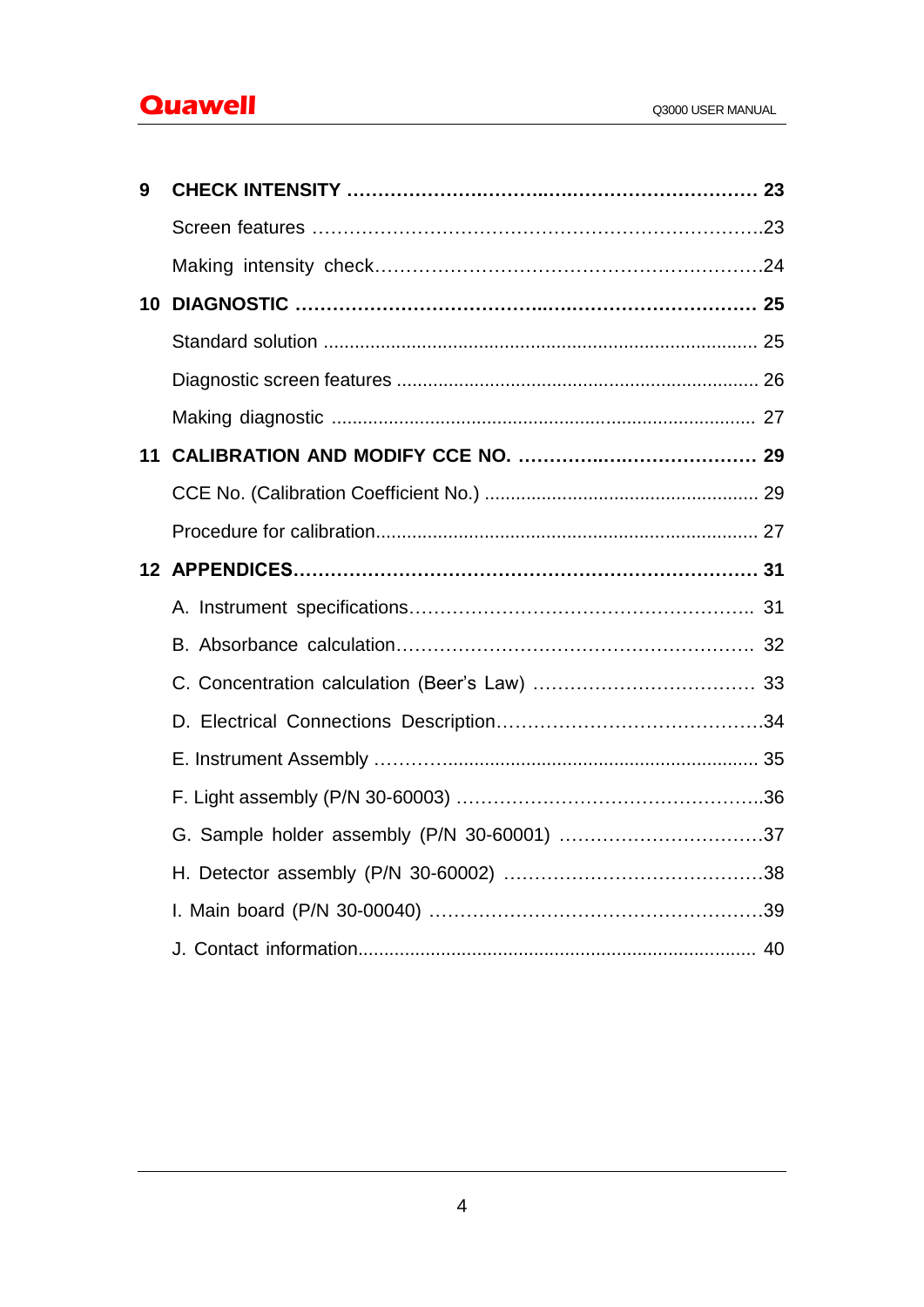# **1. OVERVIEW**

#### **Introduction**

Quawell Q3000 is a micro-volume UV spectrophotometer specifically designed for the measurement of nucleic acids and pure proteins. Using a unique technology that holds 1-2 ul samples between the upper and lower optical surfaces without the use of a cuvette, Q3000 has ability to measure the sample in less than 2 seconds with a high degree of accuracy and reproducibility.

#### **Basic operation**

Operation of the Q3000 is simple and efficient. The Q3000 uses the technologies that automatically make all necessary measurements and calculations. The data is presented in the module data window and is easily exported to an Excel spreadsheet. To operate:

- 1. Lift the upper arm, place 1.5ul blank buffer to the lower surface.
- 2. Lower the upper arm and click the "Blank" button.
- 3. Lift the upper arm and wipe the blank buffer from both surfaces.
- 4. Place 1.5ul sample on the lower surface, set the upper arm back to the measurement position and click the "Measure" button.

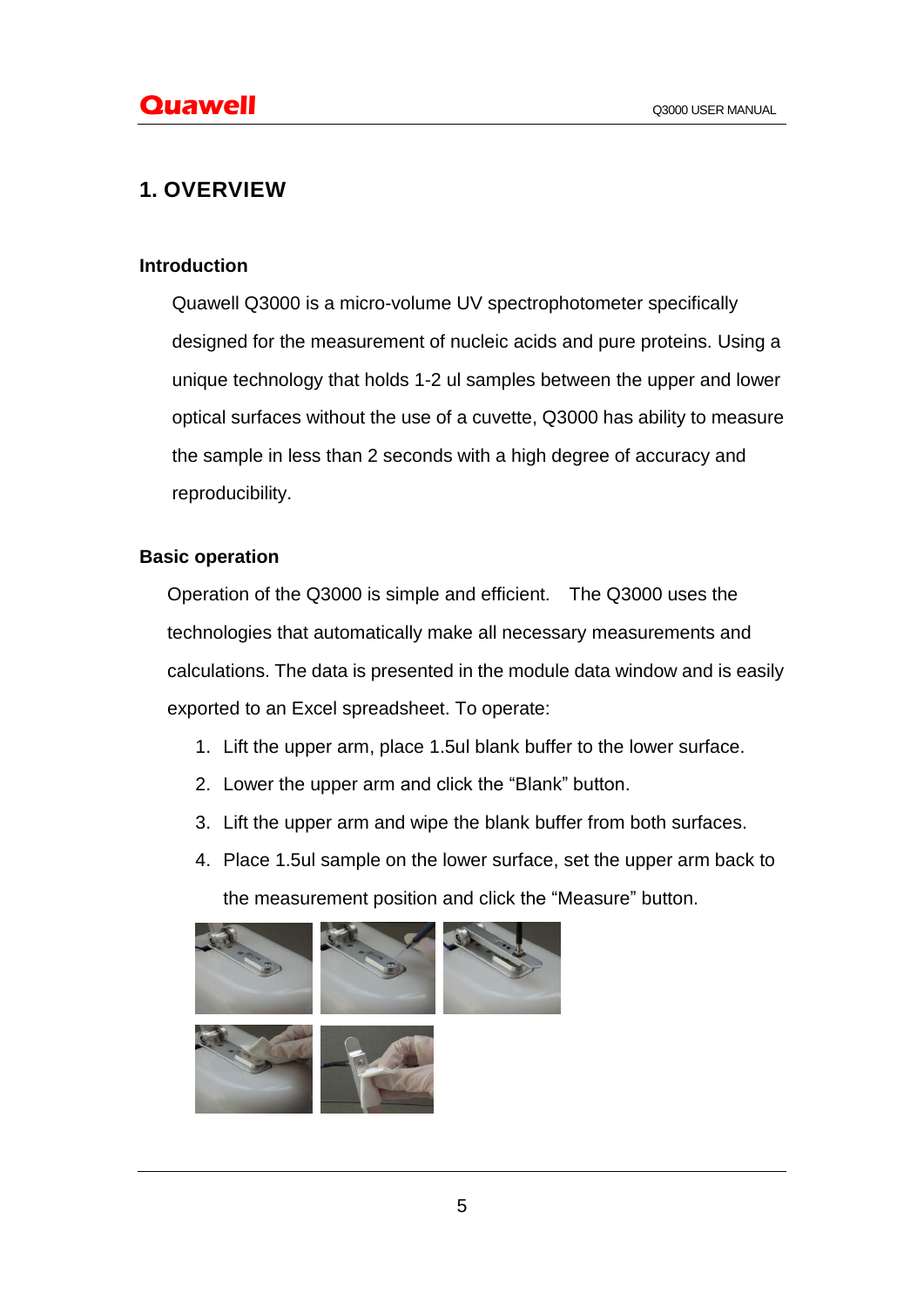## **Patents and unique technologies**

**The liquid column technologies (Patent No. US 7,969,575 B2):**

Q3000 is built base on the following liquid column technologies



Figure 1: Initially the sample is loaded and the upper arm is closed.



Figure 2: The upper arm is lifted by the actuator, due to molecular effects, the sample is broken into two separate parts, one part is attached to lower surface and the other part is attached to upper surface.



Figure 3: After reaching its home position, the upper arm is lowered. A liquid column is formed when the upper arm is lowered to the position where the two droplets touch. The measurement is then performed at this position without moving the upper arm upwardly again.

# **CCE No. (Patent pending)**

CCE No. (Calibration Coefficient) is another unique technology used in Q3000 software. With CCE No., Q3000 has ability to:

- 1. Automatically calibrate by running "Diagnostic" module (option).
- 2. Provide higher accuracy then the similar products in the market.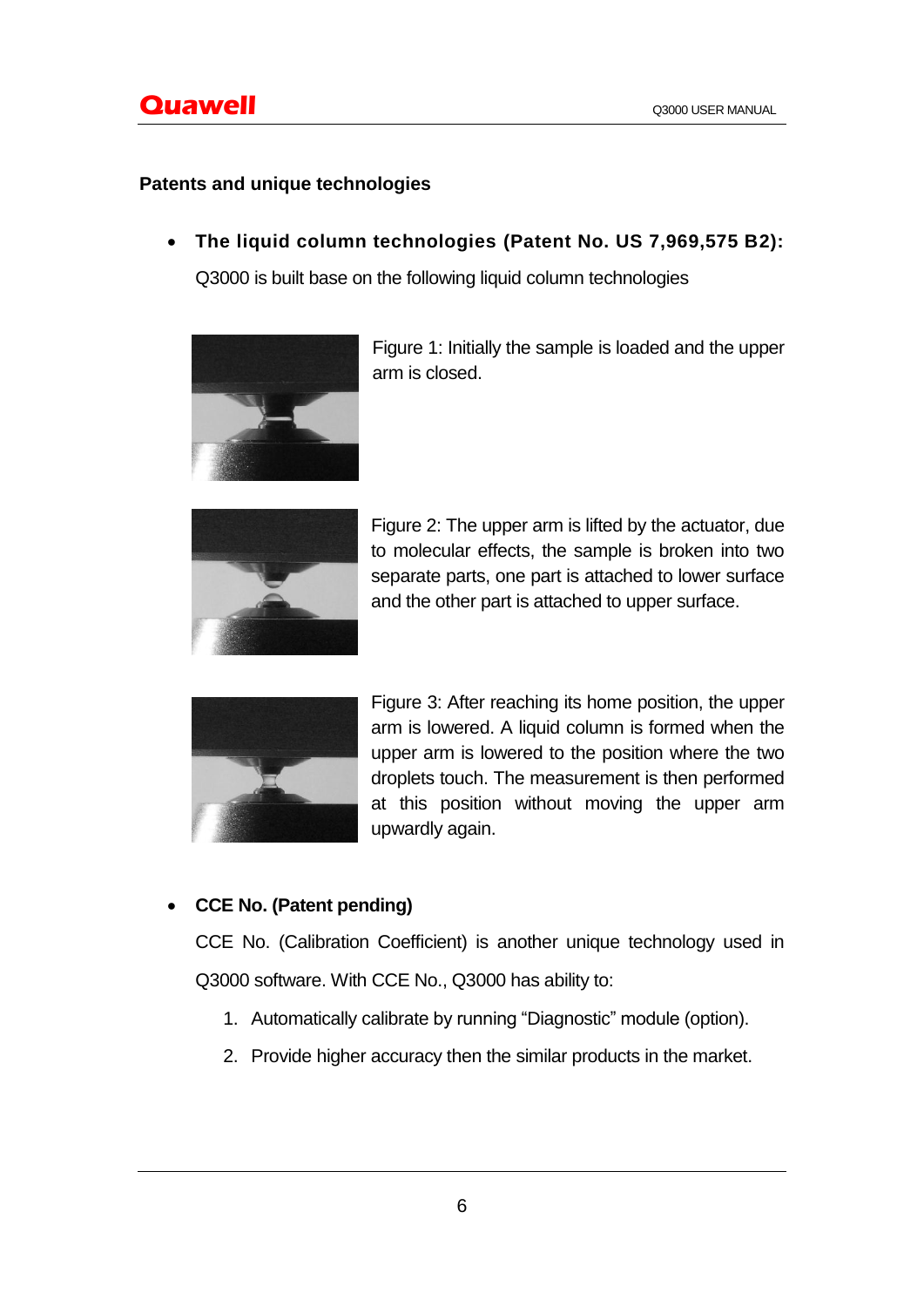# **The light system (Patent pending)**

The light system designed especially for Q3000 has many advantages:

- 1. long life time
- 2. reproducibility
- 3. efficient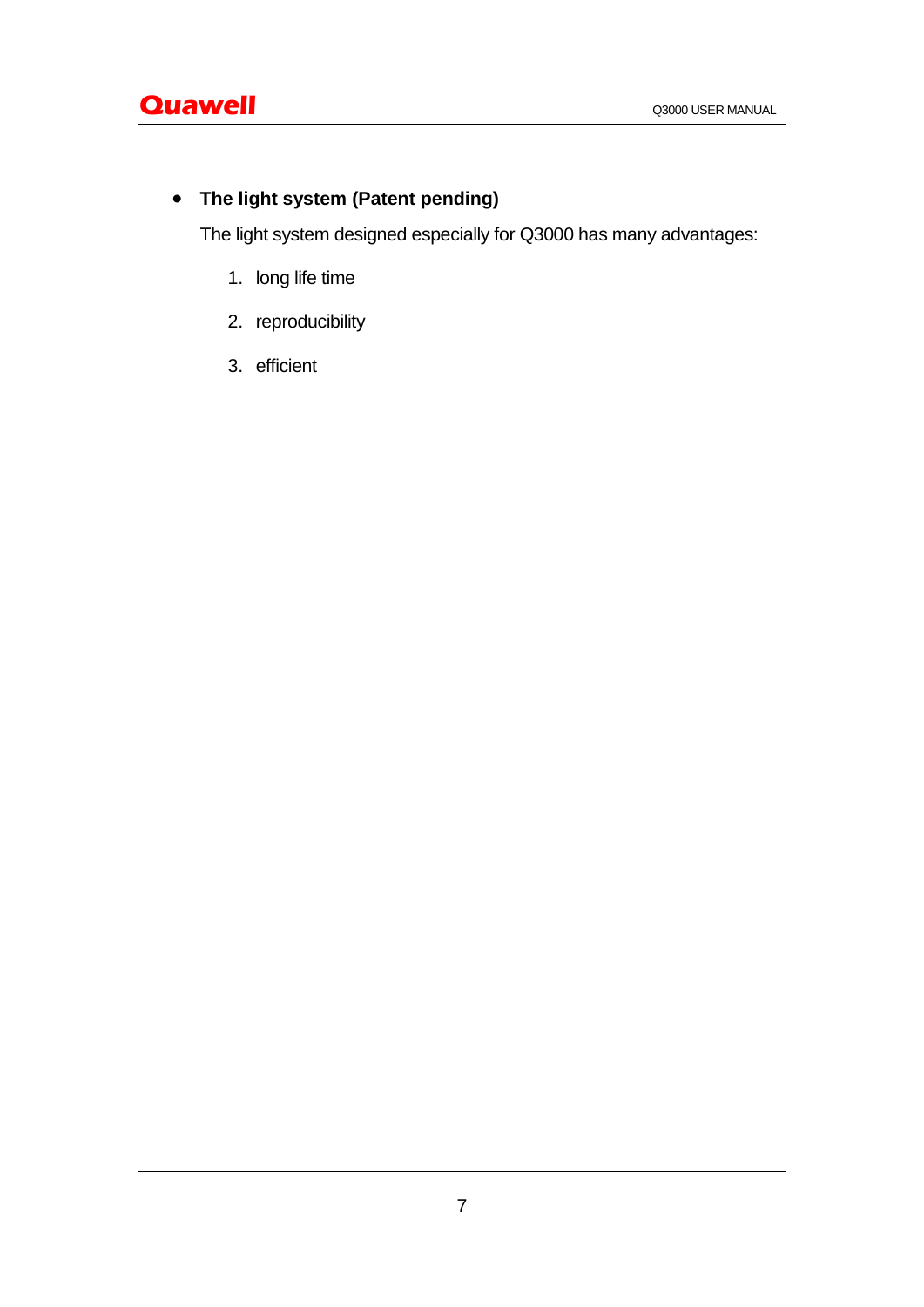# **2. INSTALLATION**

## **Note: Do not connect the instrument to the PC before software install.**

## **Computer requirements**

- Microsoft Windows XP, Vista or Windows7
- Microsoft Office 2003 or higher
- Adobe Reader
- CPU: 400MHZ or higher
- 64MB RAM
- USB port
- Monitor 1024x768
- 500MB Hard disk available

## **Software Setup**

Insert the CD into the CD-ROM, open the folder "Q3000", double click the file "Setup", and follow the prompts to finish installation of the software.

## **Install Q3000 and the Driver**

Connect the instrument to the PC using the USB cable shipped with the

Q3000, the computer will automatically find the drive and finish the installation.

# **Input CCE No.**

For first time to use, it is required to input the CCE No.

**Note**: wrong CCE No. input will cause the measurement error.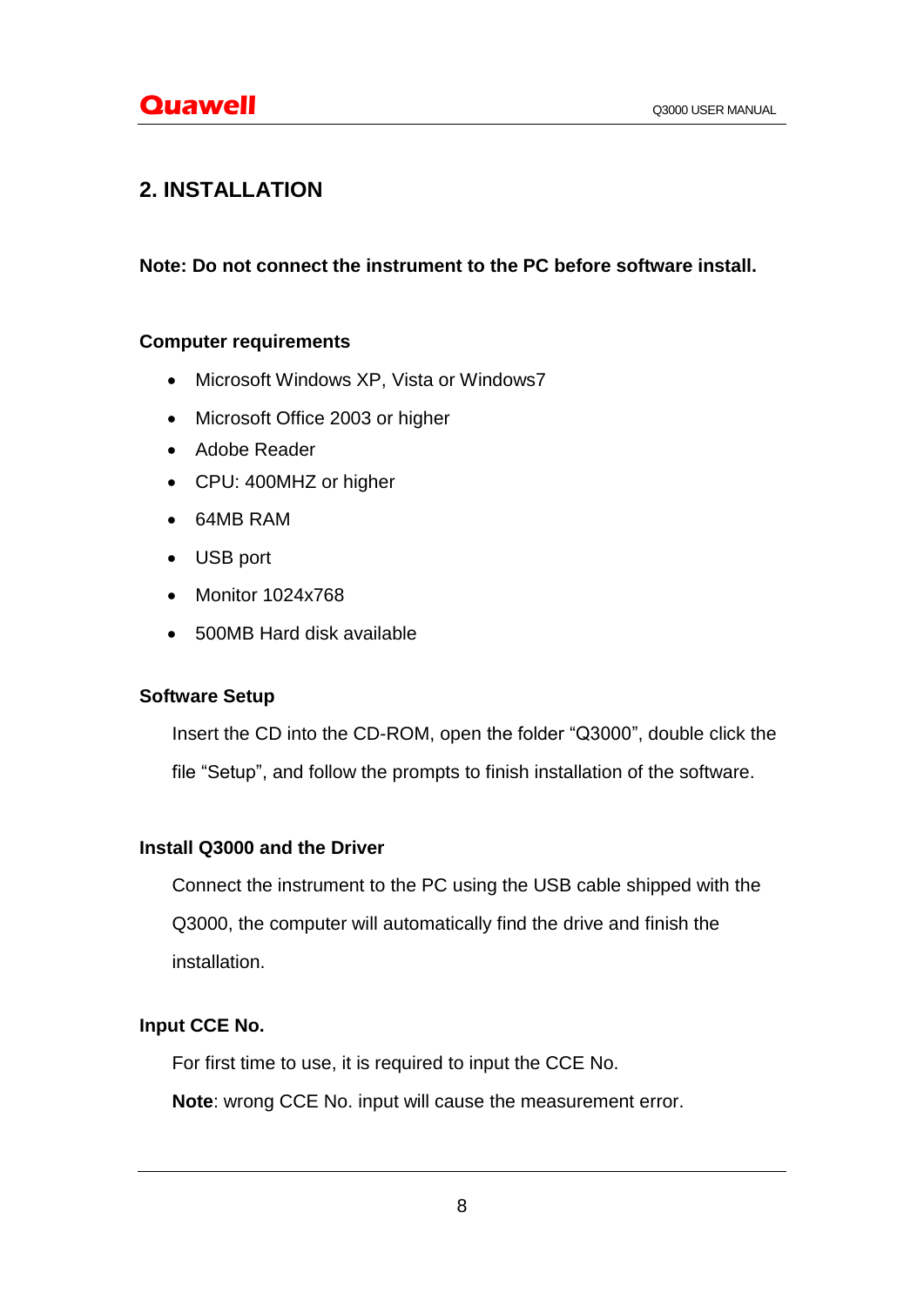# **3. MENU AND FUNCTIONS FOR THE APPLICATIONS**

#### **Menu**

Double click the shortcut Q3000 on the desktop, the menu as below will be displayed on the screen.

| Menu V4.2.0                               | x<br>回          |
|-------------------------------------------|-----------------|
| Quawell<br>Q3000 UV DNA/Proteins Analizer |                 |
| Nucleic Acid                              | Protein A280    |
| Diagnostic                                | Check Intensity |
| Edit CCE No.                              | User Manual     |
| Exit                                      |                 |

## **Buttons on the menu:**

- 1. **Nucleic Acid:** the application for samples of dsDNA, ssDNA and RNA.
- 2. **Protein A280:** the application for sample of pure proteins (BSA, IgG and Lysozyme).
- 3. **Diagnostic:** check the measurement paths calibration.
- 4. **Check Intensity:** check the light source intensity and system reproducibility.
- 5. **Edit CCE No.:** allows the users to edit CCE No. when it is necessary.
- 6. **User Manual:** display the user manual.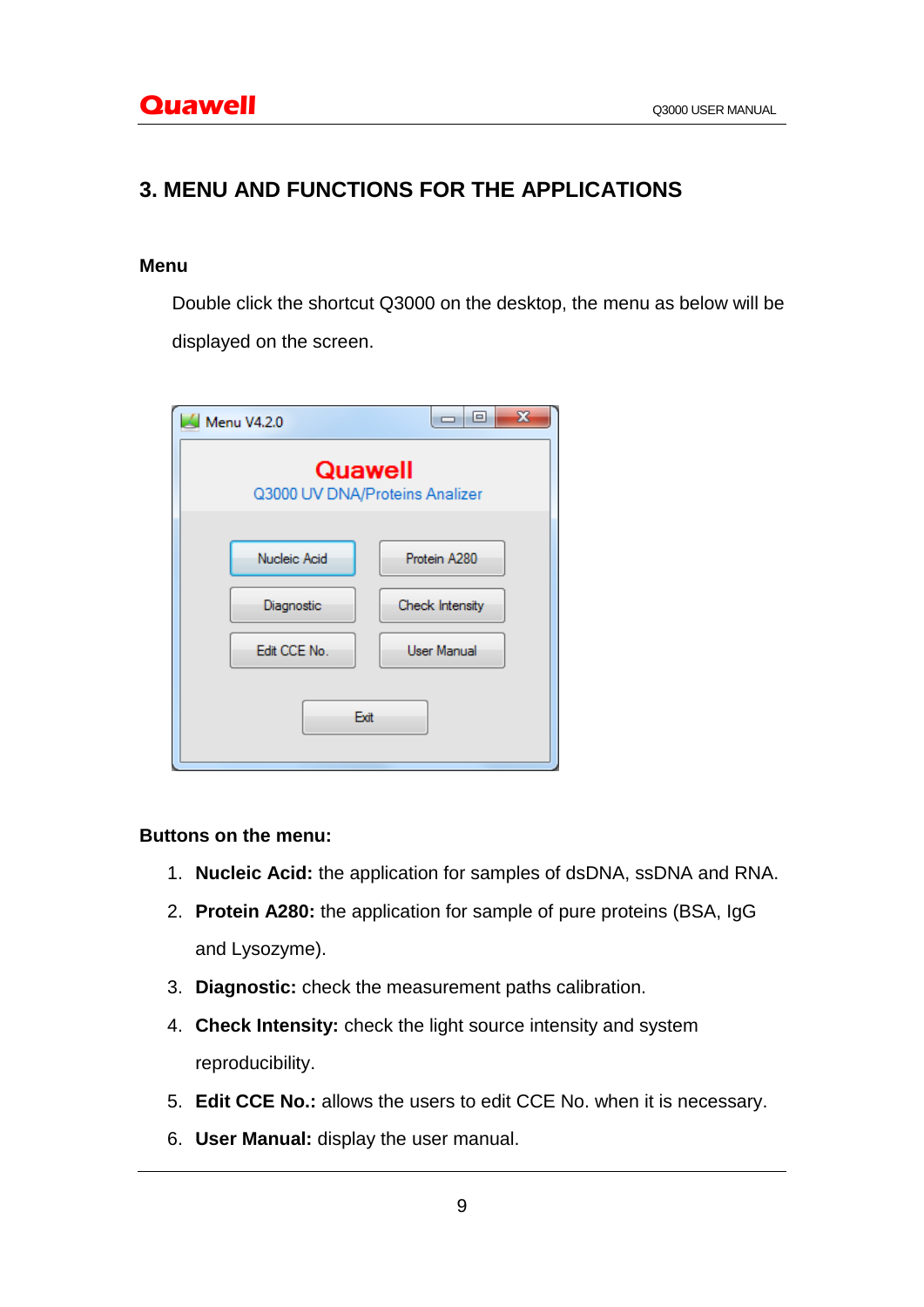#### **Password**

Password is required for edit CCE No. The default password is "admin".

# **Functions for nucleic acid and protein a280**

There are six function buttons for the applications of Nucleic Acid and Protein A280.

| Z          | <b>Nucleic Acid</b> |           |              |              |                 |       |                                                                                            | $\Box$<br>$-\mathbf{x}$                                                                  |
|------------|---------------------|-----------|--------------|--------------|-----------------|-------|--------------------------------------------------------------------------------------------|------------------------------------------------------------------------------------------|
| Data Table |                     |           |              |              |                 |       | Date: 7/10/2011                                                                            |                                                                                          |
| No.        | Sample ID           | ID#       | Sample Type  | A260<br>A280 | 260/280         | ng/ul | Sample ID - #<br>My Sample<br>Sample Type<br>dsDNA<br>Abs260<br>Abs280<br>260/280<br>ng/ul | $\omega$<br>$-50$<br>$\overline{\nabla}$<br>$\mathbf 0$<br>0<br>$\mathbf{0}$<br>$\bf{0}$ |
|            |                     |           |              |              |                 |       |                                                                                            | $-$ Ready $-$                                                                            |
|            | Exit                | Quick Ref | <b>Blank</b> | Clear Data   | Export To Excel |       |                                                                                            | Measure                                                                                  |

- 1. **Exit:** exit the current application and back to the menu.
- 2. **Quick Ref:** display the quick reference.
- 3. **Blank:** measure and store the blank values for the sample to be measurement.
- 4. **Clear Data:** clear the data records on the Data Table.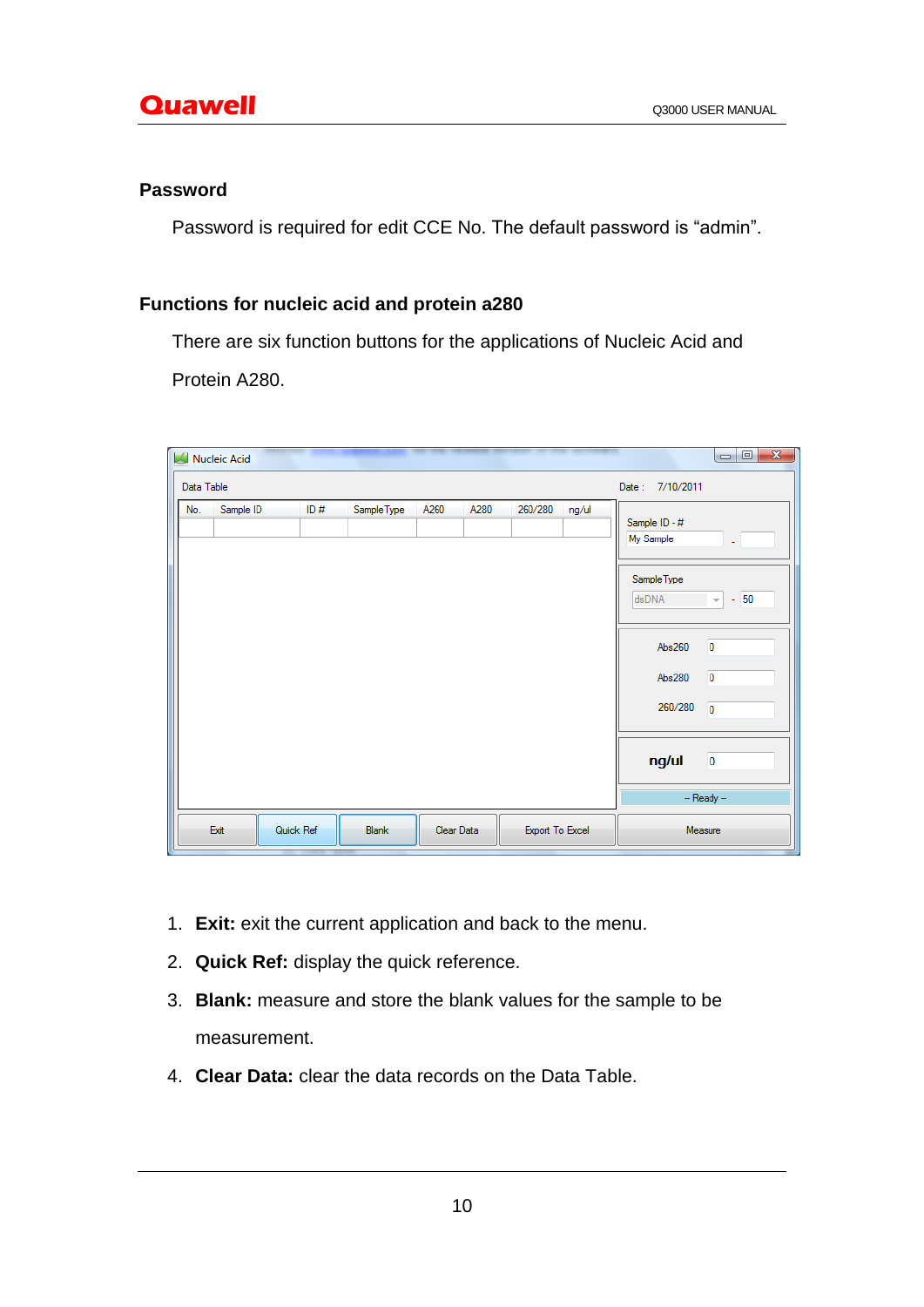- 5. **Export To Excel**: output the data on the Data Table to Excel spreadsheet.
- 6. **Measure:** measures and calculates the sample absorbance and concentration. See Appendices B and C for details on the absorbance and concentration calculations.

#### **Making measurement**

- 1. Select the application Nucleic Acid or Protein A280;
- 2. Select the sample type and input the sample ID for the sample to be measured;
- 3. Open the upper arm, add 2ul blank reagent on the lower surface and close the upper arm;
- 4. Click the button "Blank";
- 5. Left the upper arm and clean the blank reagent from both upper and lower surfaces with the dry laboratory wipe;
- 5. Add 2ul sample on the lower surface and close the upper arm;
- 6. Click the button "Measure";
- 7. Clean the sample with dry laboratory wipe
- 8. Export the data if you need to save it.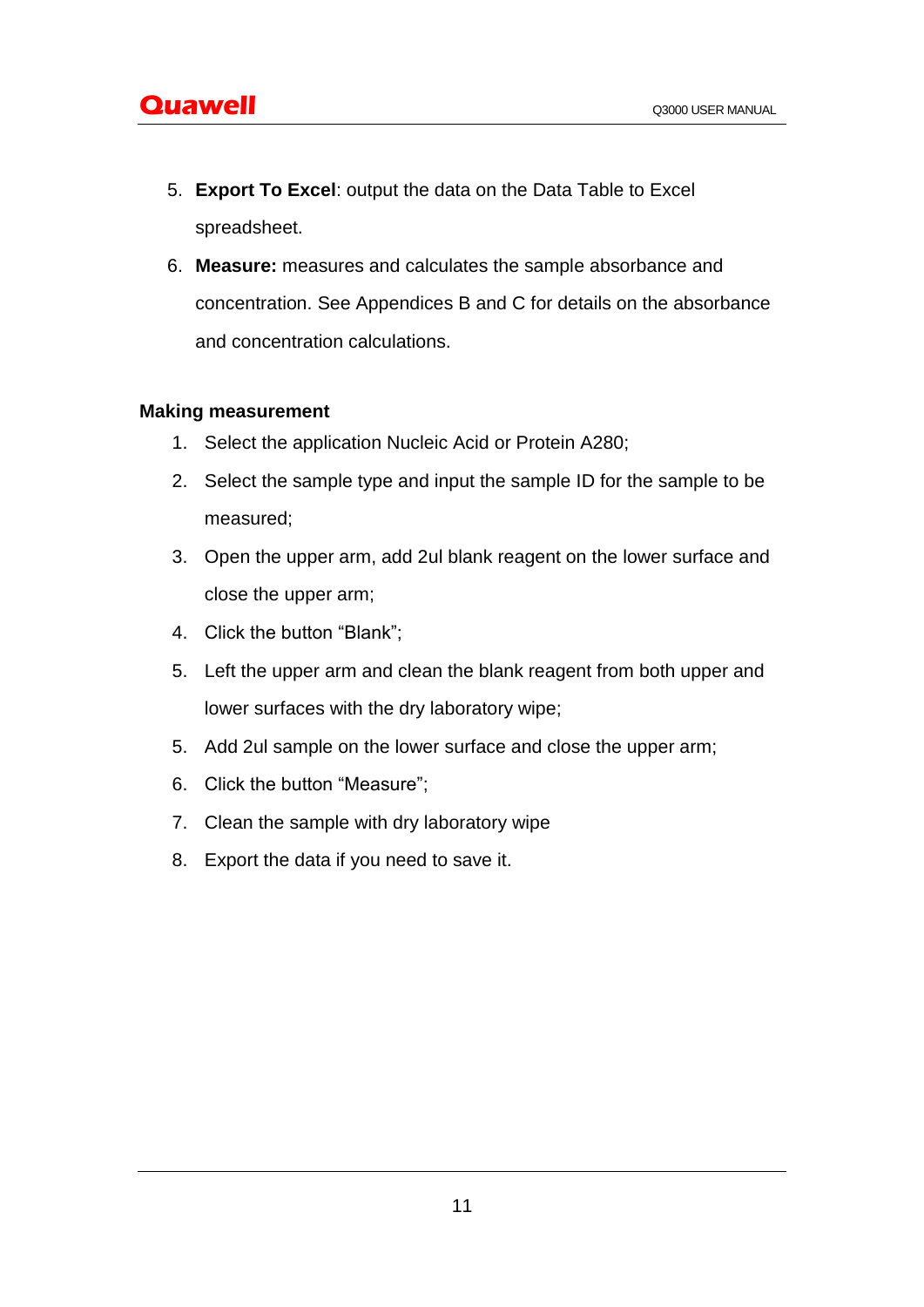## **Recommend blank message**

The message "Recommend Bank again now" will be displayed on the top of the interface when reach to 30 measurements or 10 Minutes after blank.

| M              | <b>Nucleic Acid</b> |           |              |        |            |                           |                 |                            | $\mathbf{x}$<br>$\Box$<br>$\qquad \qquad \Box$ |
|----------------|---------------------|-----------|--------------|--------|------------|---------------------------|-----------------|----------------------------|------------------------------------------------|
| Data Table     |                     |           |              |        |            | Recommend Blank again now |                 | Date: 2012-05-11           |                                                |
| No.            | Sample ID           | ID#       | Sample Type  | A260   | A280       | 260/280                   | ng/ul           |                            |                                                |
| 5              | My Sample           | 5         | dsDNA        | 5.017  | 3.992      | 1.26                      | 250.9           | Sample ID - #<br>My Sample | $-5$                                           |
| 4              | My Sample           | 4         | dsDNA        | 11.153 | 9.075      | 1.23                      | 557.7           |                            |                                                |
| 3              | My Sample           | 3         | dsDNA        | 7.805  | 6.303      | 1.24                      | 390.3           |                            |                                                |
| $\overline{2}$ | My Sample           | 2         | dsDNA        | 4.831  | 3.830      | 1.26                      | 241.6           | Sample Type                |                                                |
|                | My Sample           | 1         | dsDNA        | 4.790  | 3.805      | 1.26                      | 239.5           | dsDNA                      | $-150$<br>$\overline{\psi}$                    |
|                |                     |           |              |        |            |                           |                 | Abs280<br>260/280          | 3.992<br>1.26                                  |
|                |                     |           |              |        |            |                           |                 | ng/ul                      | 250.9                                          |
|                |                     |           |              |        |            |                           |                 |                            | -- Ready --                                    |
|                | Exit                | Quick Ref | <b>Blank</b> |        | Clear Data |                           | Export To Excel |                            | Measure                                        |

It doesn't mean that you have to blank again when you see this message. But it is always better to establish the blank when you see this massage appeared if the measurement result is considerable.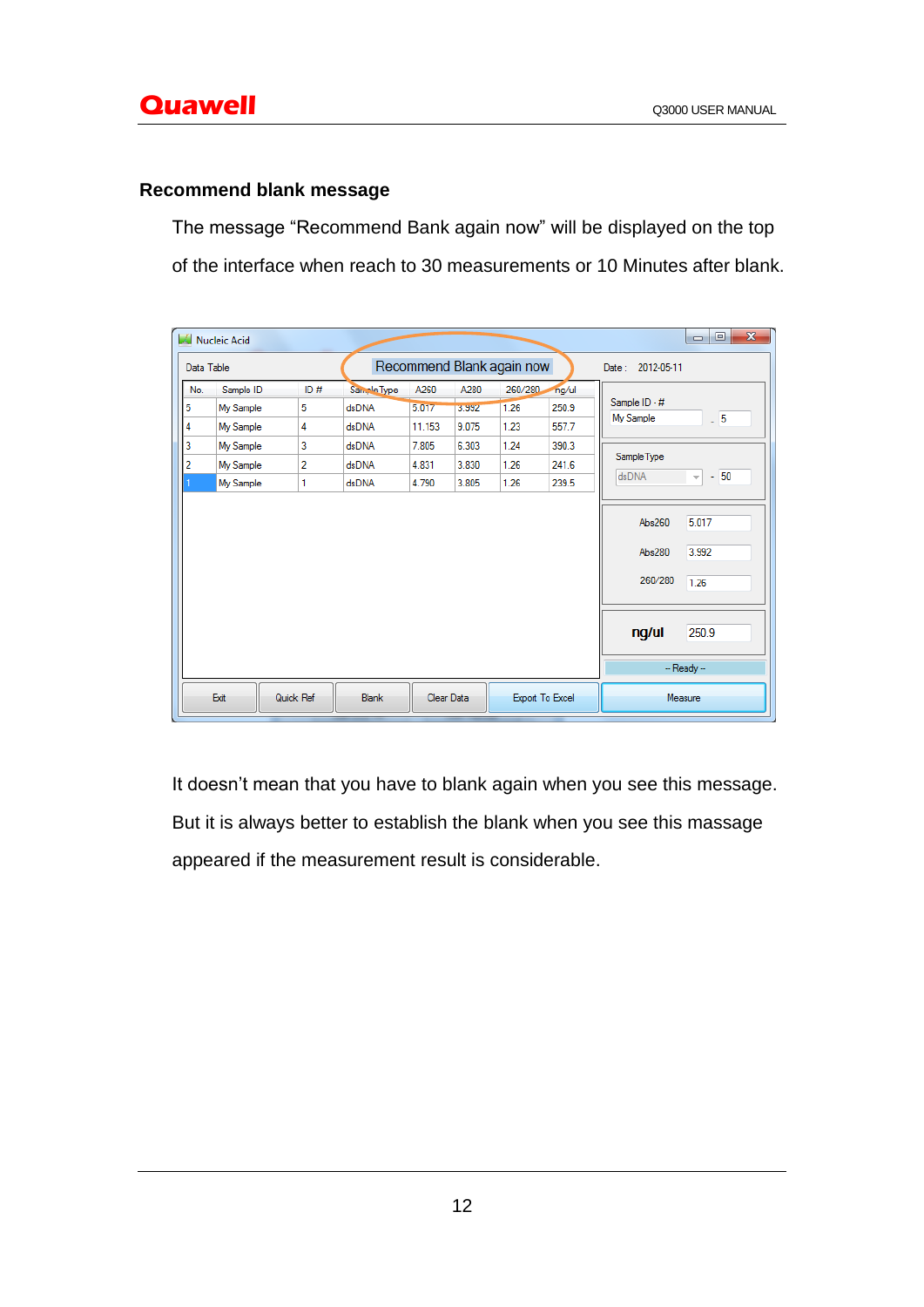# **4. NUCLEIC ACIDS**

#### **Nucleic acid screen features**

Select Nucleic Acid application from the Q3000 menu, the module

interface will be displayed on the screen as below.

|            | Nucleic Acid |           |             |                  |                 |       | $\mathbf{x}$<br>$\begin{array}{c c c c c} \hline \multicolumn{3}{c }{\textbf{0}} & \multicolumn{3}{c }{\textbf{0}} \end{array}$                                                                                       |
|------------|--------------|-----------|-------------|------------------|-----------------|-------|-----------------------------------------------------------------------------------------------------------------------------------------------------------------------------------------------------------------------|
| Data Table |              |           |             | Date: 2012-07-01 |                 |       |                                                                                                                                                                                                                       |
| No.        | Sample ID    | ID#       | Sample Type | A260<br>A280     | 260/280         | ng/ul | Sample ID - #<br>My Sample<br>ä,<br>dsDNA<br>SampleType<br>50<br>v<br>$\overline{\mathbf{0}}$<br>Abs260<br>$\overline{0}$<br>Abs280<br>$\overline{0}$<br>260/280<br>ng/ul<br>$\overline{\mathbf{0}}$<br>$-$ Ready $-$ |
|            | Exit         | Quick Ref | Blank       | Clear Data       | Export To Excel |       | Measure                                                                                                                                                                                                               |

 **Sample ID - #:** there are two windows that display the sample ID information. The left window displays the sample ID input by the user. The default is "My Sample". The right window displays the ID number for that sample ID. The ID number begins at 1 and increases by 1 for each measurement. Changing the Sample ID will automatically reset the ID number to 1.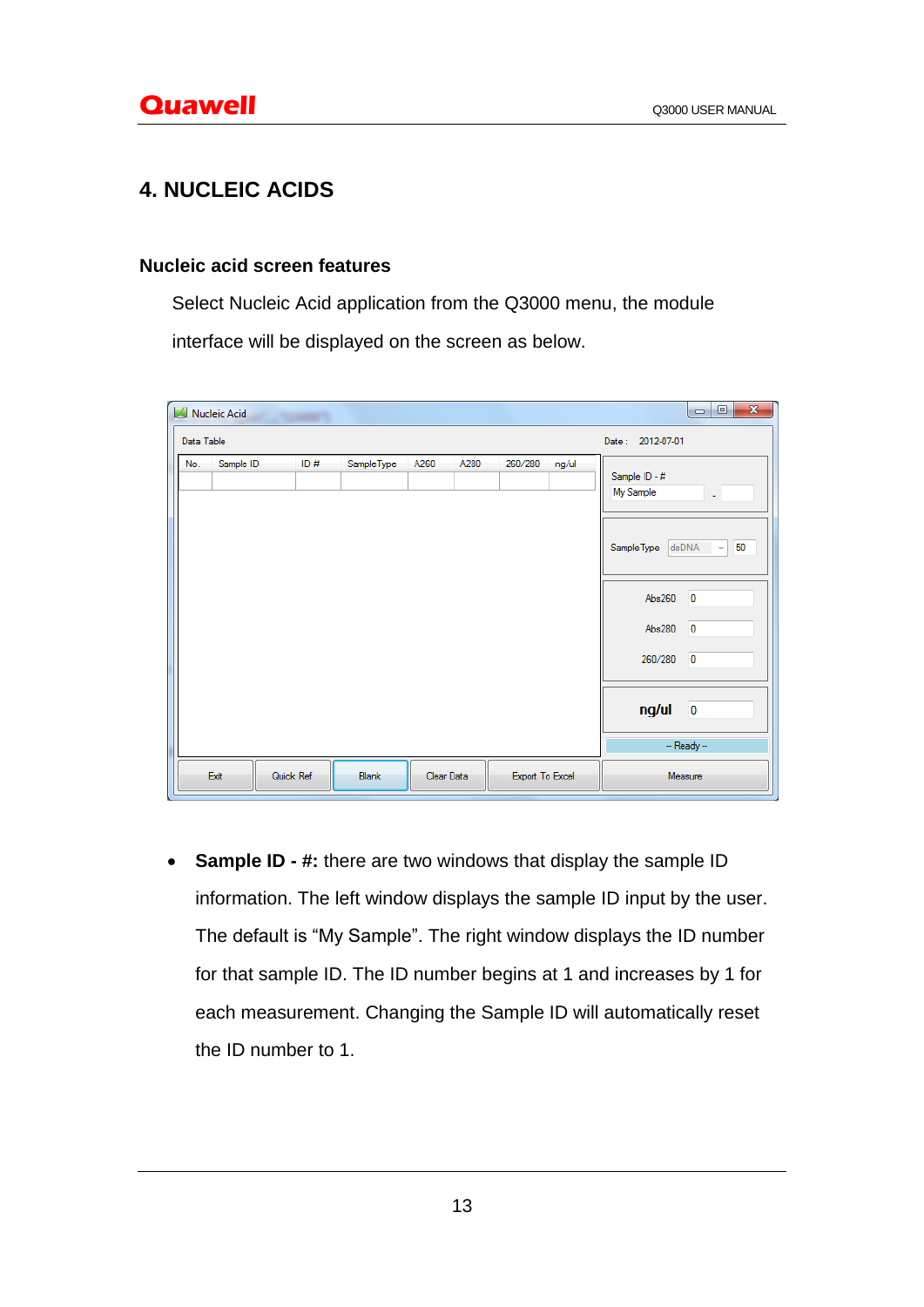- **Sample Type:** Chose the sample type for the sample to be measured. There are 3 different sample types for nucleic acids: dsDNA, ssDNA and RNA. The default is dsDNA. The sample type is disabled after blanking; the extinction coefficient of the sample selected will appear in the next window on the right.
- **Ads260:** Absorbance of the sample at 260 nm.
- **Abs280:** Absorbance of the sample at 280 nm.
- **260/280:** Ratio of absorbance at 260 nm and 280 nm.
- **ng/ul:** Sample concentration in ng/ul. See Appendix C for more details on this calculation.

#### **Measurement range (dsDNA)**

| Concentration   | Reproducibility        | Abs accuracy (1mm) |
|-----------------|------------------------|--------------------|
| 1 to 4000 ng/ul | 1-100 ng/ul $\pm 2$ ul | 2%                 |
|                 | >100 ng/ul $\pm 2\%$   |                    |

## **Sample volume**

There is no specific requirement for the sample volume; however for the

best accuracy and reproducibility we recommend 2ul.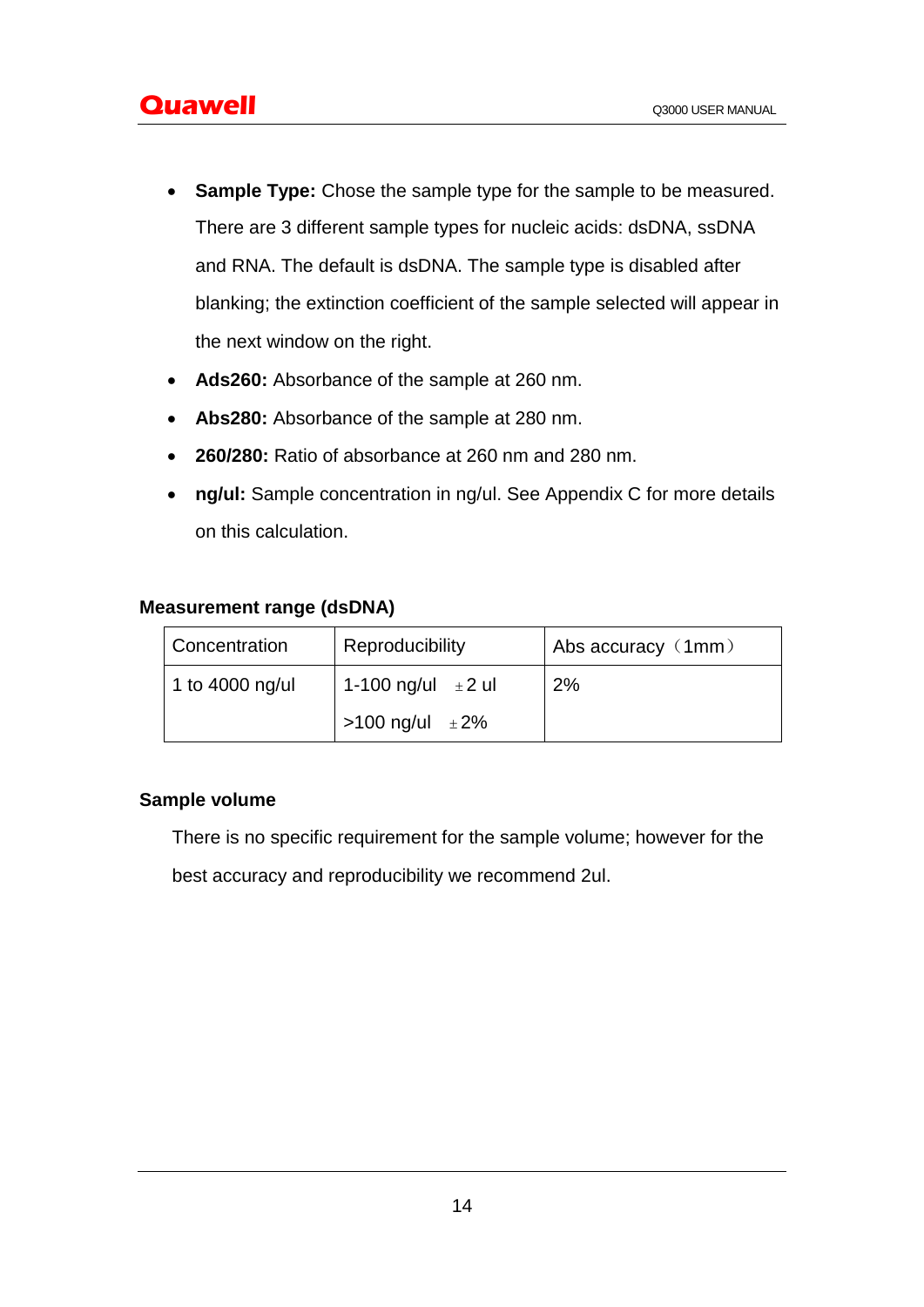# **5. PROTEIN A280**

#### **Protein A280 screen features**

Select Protein A280 from the Q3000 menu. The module interface will

appear on the screen.

| И          | Protein A280 |           |             |              |                 | $\mathbf{x}$<br>$\Box$<br>$\qquad \qquad \Box$                                                                                                      |
|------------|--------------|-----------|-------------|--------------|-----------------|-----------------------------------------------------------------------------------------------------------------------------------------------------|
| Data Table |              |           |             |              |                 | Date: 8/5/2011                                                                                                                                      |
| No.        | Sample ID    | ID#       | Sample Type | A280<br>A260 | 260/280 mg/ml   | Sample ID - #<br>My Sample<br>٠<br>$1Abs = 1mg/ml$<br>SampleType<br>$\overline{\phantom{a}}$<br>Abs260<br>Abs280<br>260/280<br>mg/ml<br>-- Ready -- |
|            | Exit         | Quick Ref | Blank       | Clear Data   | Export To Excel | Measure                                                                                                                                             |

 **Sample ID - #:** there are two windows that display the sample ID information. The left window displays the sample ID input by the user. The default is "My Sample". The right window displays the ID number for that sample ID. The ID number begins at 1 and increases by 1 for each measurement. Changing the Sample ID will automatically reset the ID number to 1.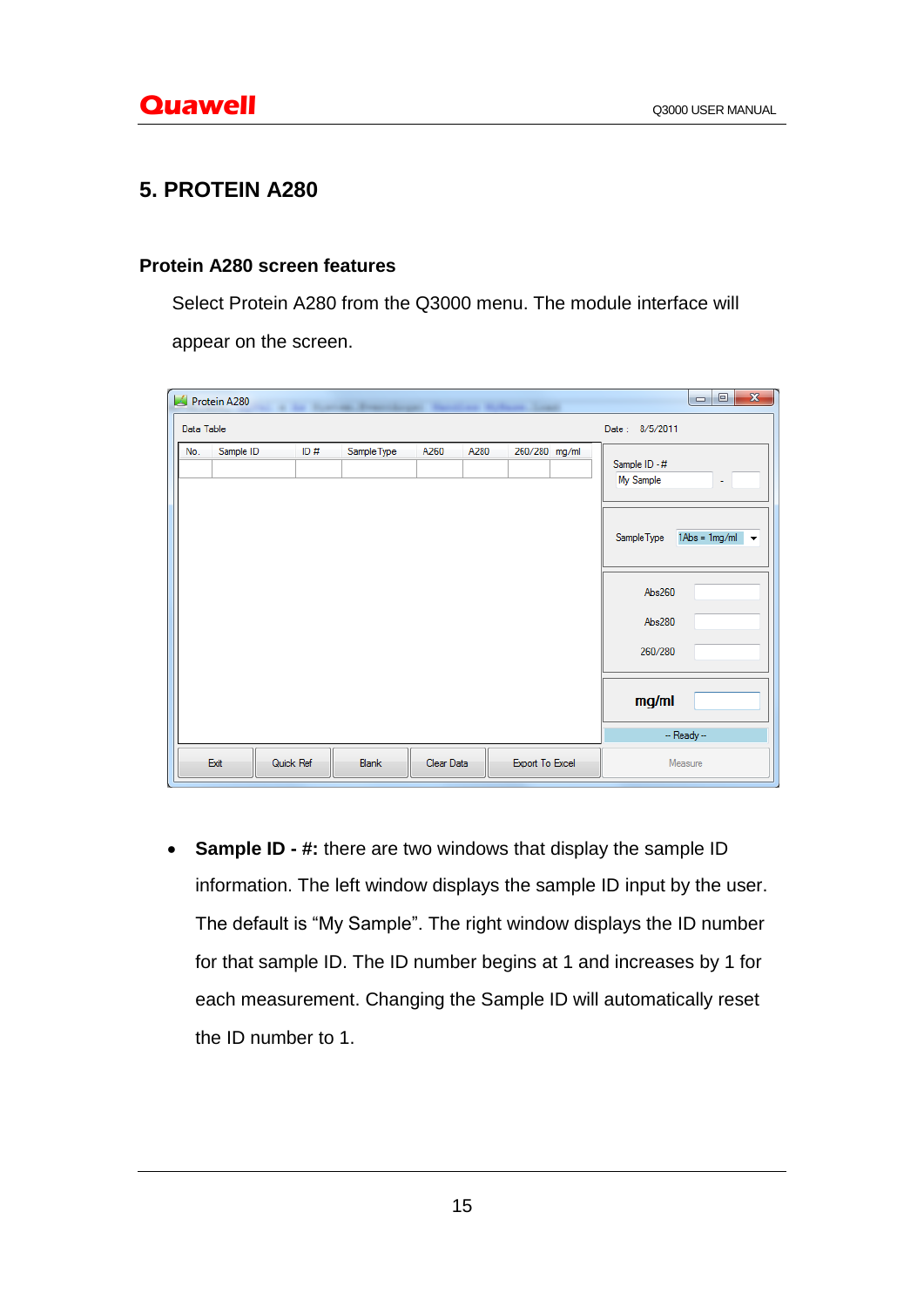- **Sample Type:** Chose the sample type for the sample to be measured. There are 4 different sample types for protein measurement: 1Abs = 1mg/ml, BSA, IgG, and Lysozyme. The default is 1Abs = 1mg/ml. The sample type is disabled after blanking. The extinction coefficient of the sample selected will appear in the E Coe window.
- **Ads260:** Absorbance of the sample at 260 nm.
- **Abs280:** Absorbance of the sample at 280 nm.
- **260/280:** Ratio of the absorbance at 260 nm and 280 nm.
- **mg/ml:** Sample concentration in mg/ml. See Appendix C for more details on this calculation.

#### **Measurement range (BSA):**

| Concentration                                  | Reproducibility | Absorbance accuracy (1mm) |
|------------------------------------------------|-----------------|---------------------------|
| $\vert 0.05 - 100$ mg/ml $\vert \pm 2\% \vert$ |                 | Abs 0-0.2 $\pm$ 0.002abs  |
|                                                |                 | Abs 0.2-1 $\pm$ 0.02abs   |

## **Sample volume**

There is no specific requirement for the sample volume; however for the

best accuracy and reproducibility we recommend 2ul.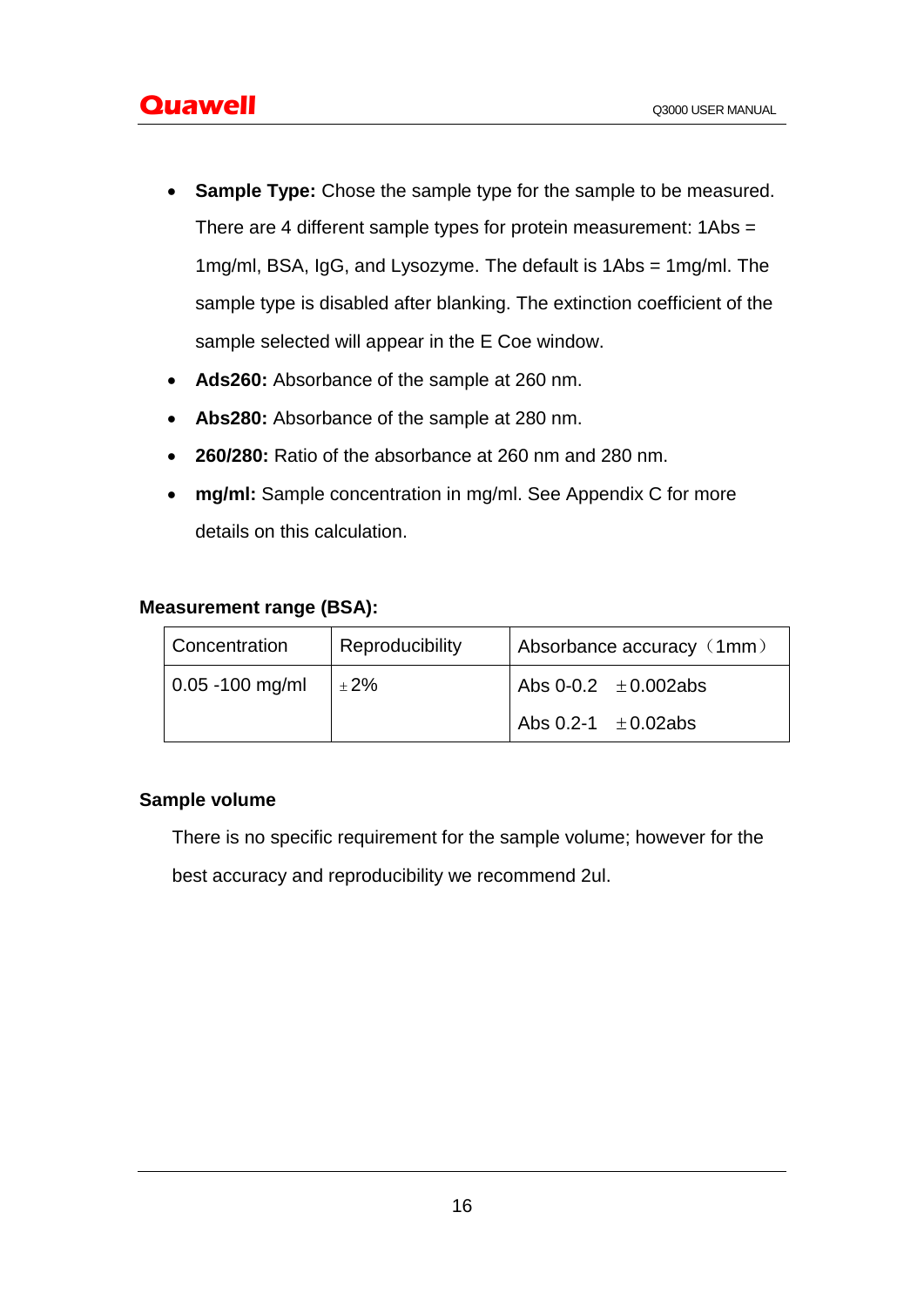# **6. POTENTIAL SOURCES OF ERROR**

## **Sample overlap**

Sample residue on either measurement surface will affect the result. We suggest that the user:

- 1. Clean the two surfaces with dry soft lab paper after each sample measurement.
- 2. Use 2 ul of de-ionized water to clean the surfaces after measuring highly concentrated samples.
- 3. Thoroughly clean the surfaces and surrounding area with de-ionized water after completing all measurements.
- 4. Before sample measurement, blank the machine as described:
	- Open the appropriate application module.
	- Lift the upper arm and add 2 ul of blanking reagent to the lower surface.
	- Lower the upper arm and click the Blank button.
	- Lift the upper arm and clean the blanking reagent from both surfaces with de-ionized water.
	- Add 2 ul blanking reagent to the lower surface.
	- Lower the upper arm and click the Measure button.
	- $\bullet$  If the value is higher than 0.04, repeat steps b to f.

## **Sample homogeneity**

Non-homogenous samples would cause significant deviation in the data generated by any measurement system, including the spectrophotometer.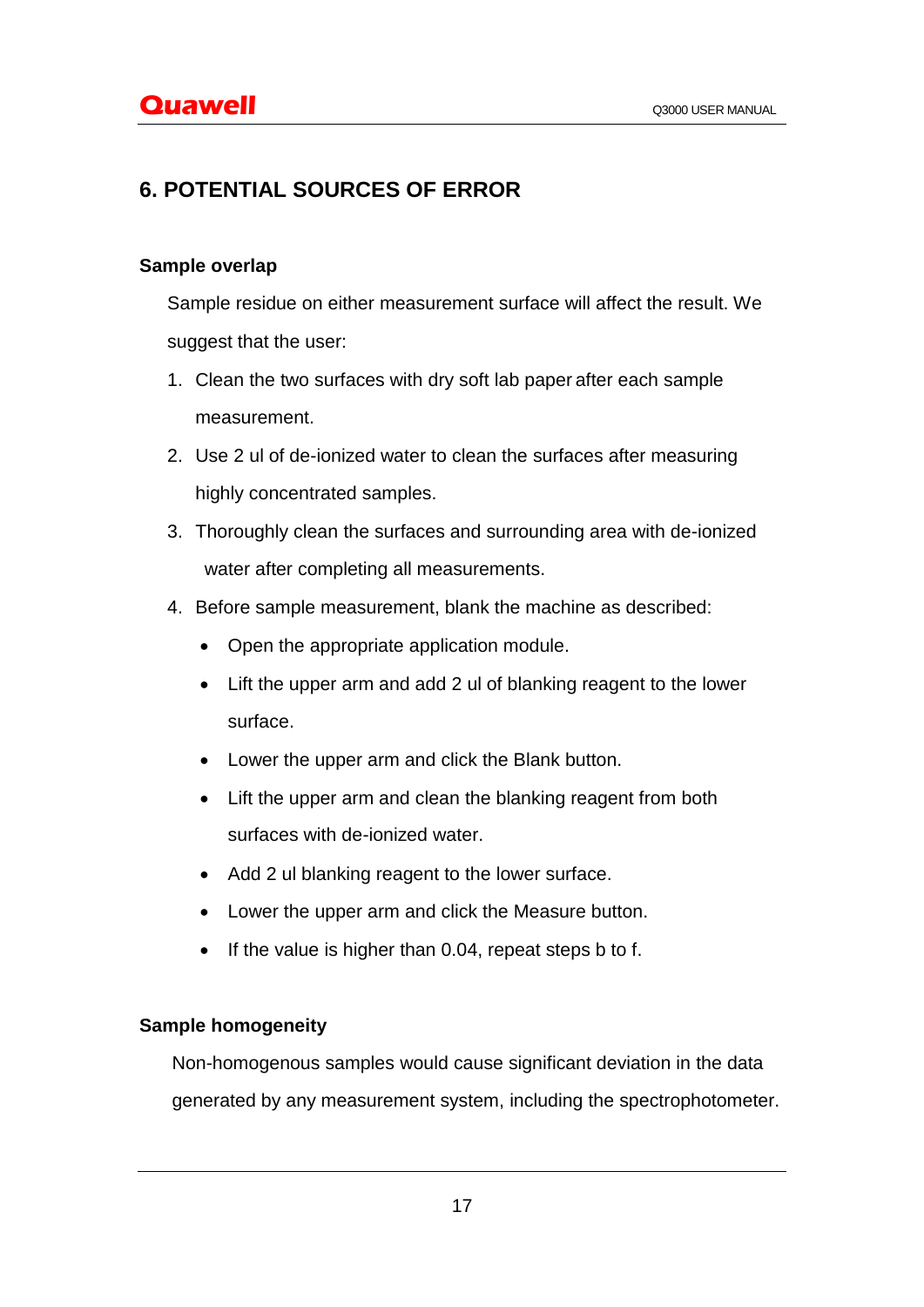# **Effect of evaporation**

Sample evaporation could cause a 1-2% deviation in the sample's concentration.

# **Insufficient sample volume**

We recommend 2ul for normal sample measurements. This sample size ensures that the liquid sample forms a complete column between the upper and lower optical surfaces.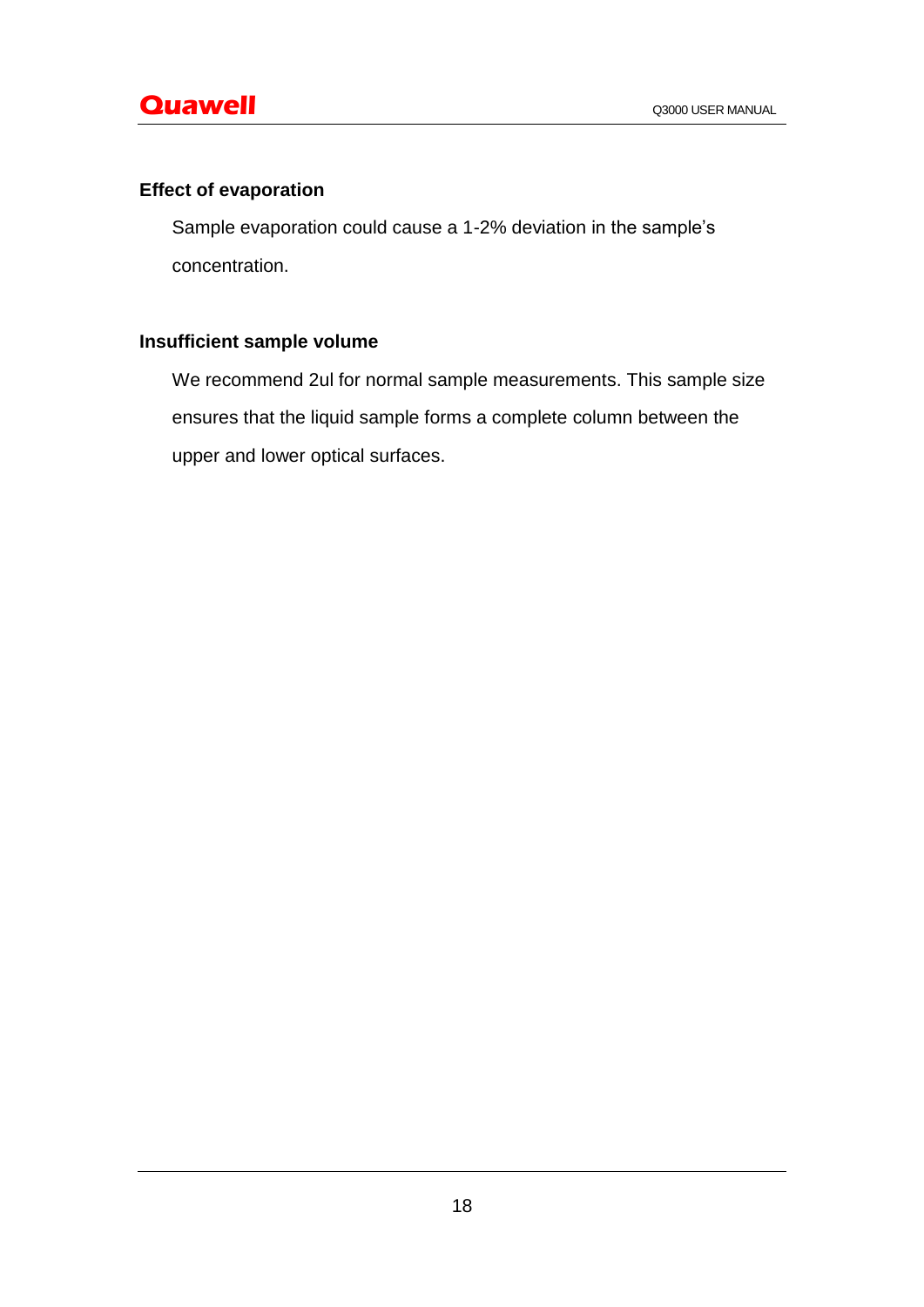# **7. TROUBLESHOOTING**

## **Q3000 driver installation error**



To solve this problem by manually install the driver as follows:

- Disconnect Q3000
- Insert the CD into CD-ROM, click the driver "CP210xVCPInstaller" in following folder:

C:\Program Files\Quawell\Q3000 V3.0.1\SiLabs\MCU \CP210x.

- Connect Q3000 to computer with the USB cable.
- If there is still a problem with the driver installation, please contact technical support at (408) 676-7626.

## **USB connection error**

| Q3000                                           |
|-------------------------------------------------|
| Connection Error: check USB cable and try again |
|                                                 |

This error screen appears when there is a communication problem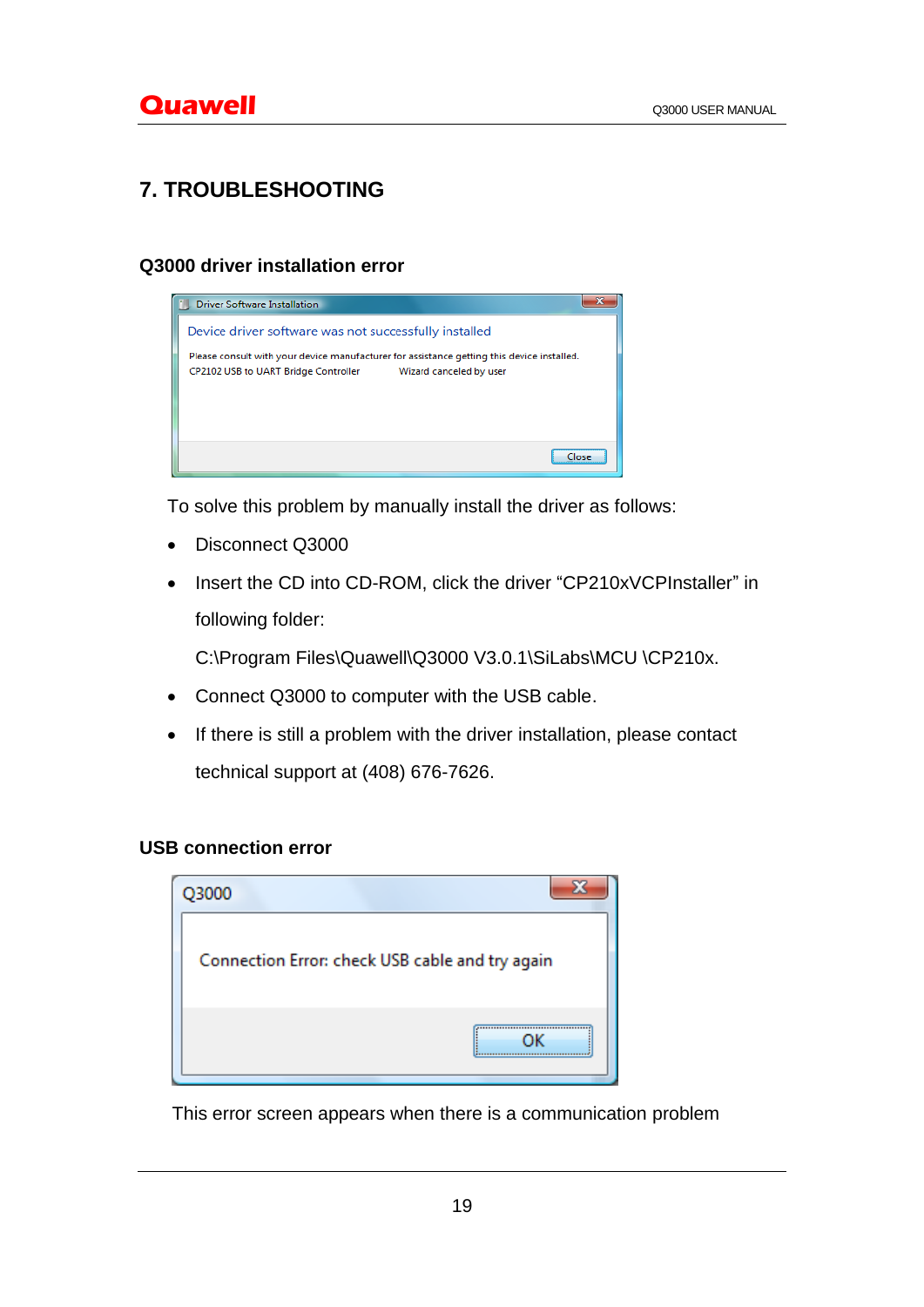between the Q3000 and the computer. It usually indicates that the Q3000 and PC connection failed. To correct the error, unplug the USB cable, wait for 2-3 seconds, and plug it again. If the error persists, contact your local distributor.

# **Error message "Do not find the instrument or invalid ComPort setting"**

| 2000 |                                                       |
|------|-------------------------------------------------------|
|      | Do not find the instrument or invalid ComPort setting |
|      | Abort<br>Retry<br>Ignore                              |

- USB port on the main board is defective. Replace main board or contact your distributor.
- Invalid PC SUB port setting, contact your system manager.

## **Sample accuracy and reproducibility**

- If the sample data are inaccurate and/or not reproducible, please refer to Section 6 "POTENTIAL SOURCES OF ERROR**".**
- Instrument out of calibration. Refer to Section 9 "Diagnostic" to run a diagnostic test.
- Upper arm loosing. Replace the sample holder assembly or contact your local distributor.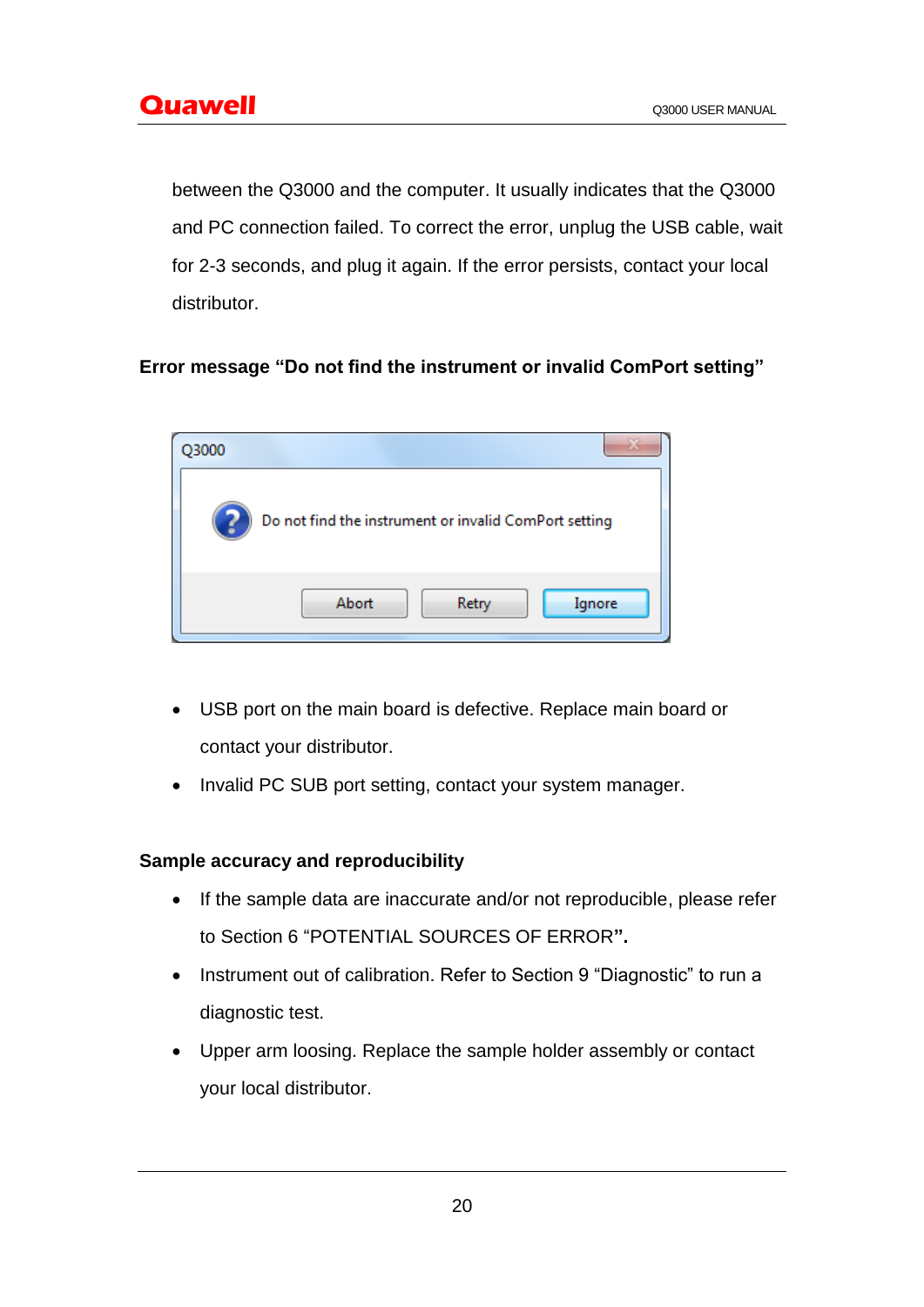#### **Intensity error**

There is not enough light reaching 260 and/or 280nm detector. Possible Causes: lamp, detector, optical fiber or main board defective. Please contact your local distributor for service help.

## **Instrument self–tests fail.**

When the power switch is on, the instrument will run the self-test which the upper arm will move up and down. If the self-test is fail, possible causes is power supply or main board defective.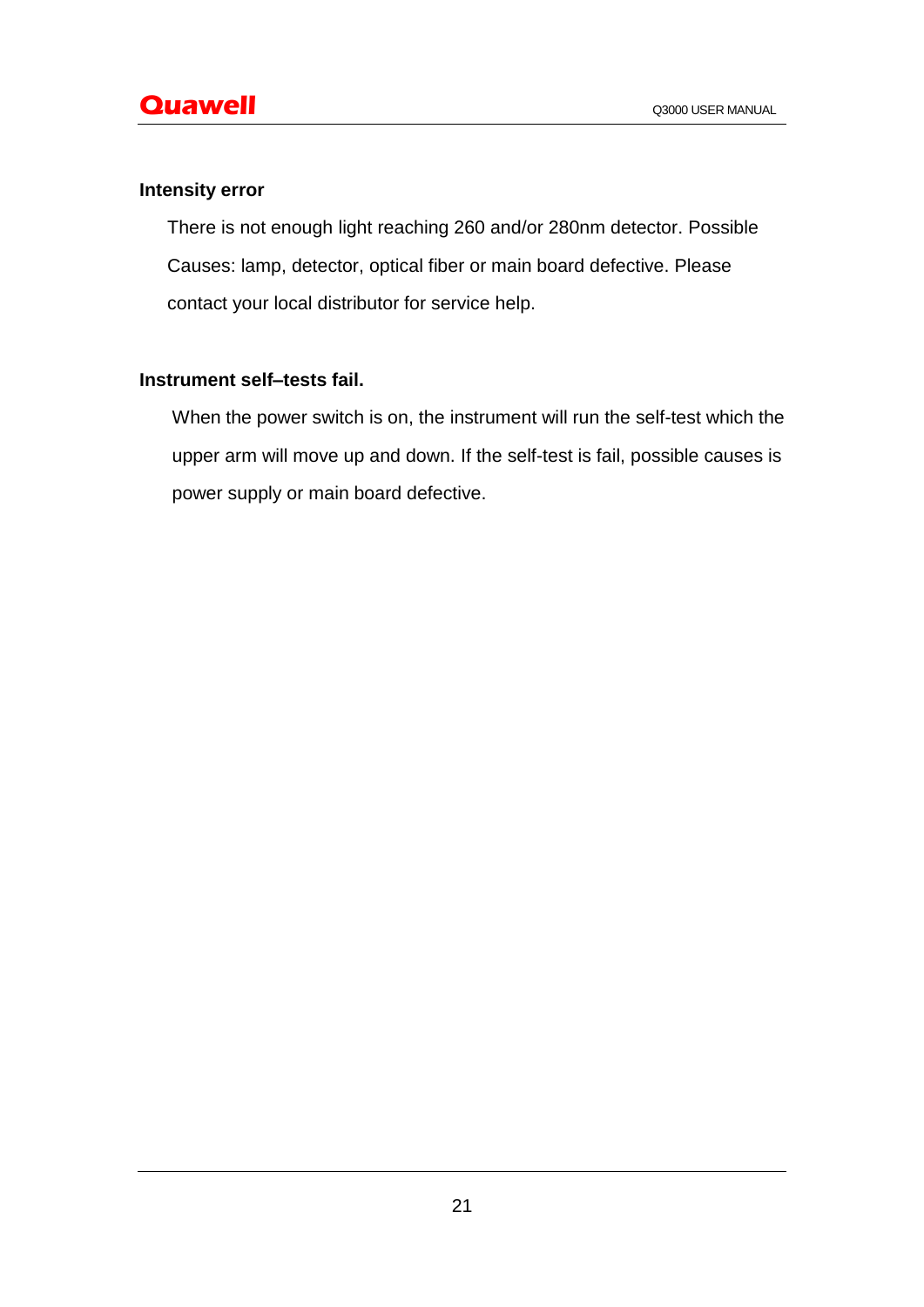# **8. MAINTENANCE**

The primary maintenance requirement of the Q3000 spectrophotometer is to keep the measurement surfaces clean. Upon completion of measurement, to prevent sample carryover and residue buildup, wipe the sample from the upper and lower measurement surfaces, as well as the surrounding area, with de-ionized water.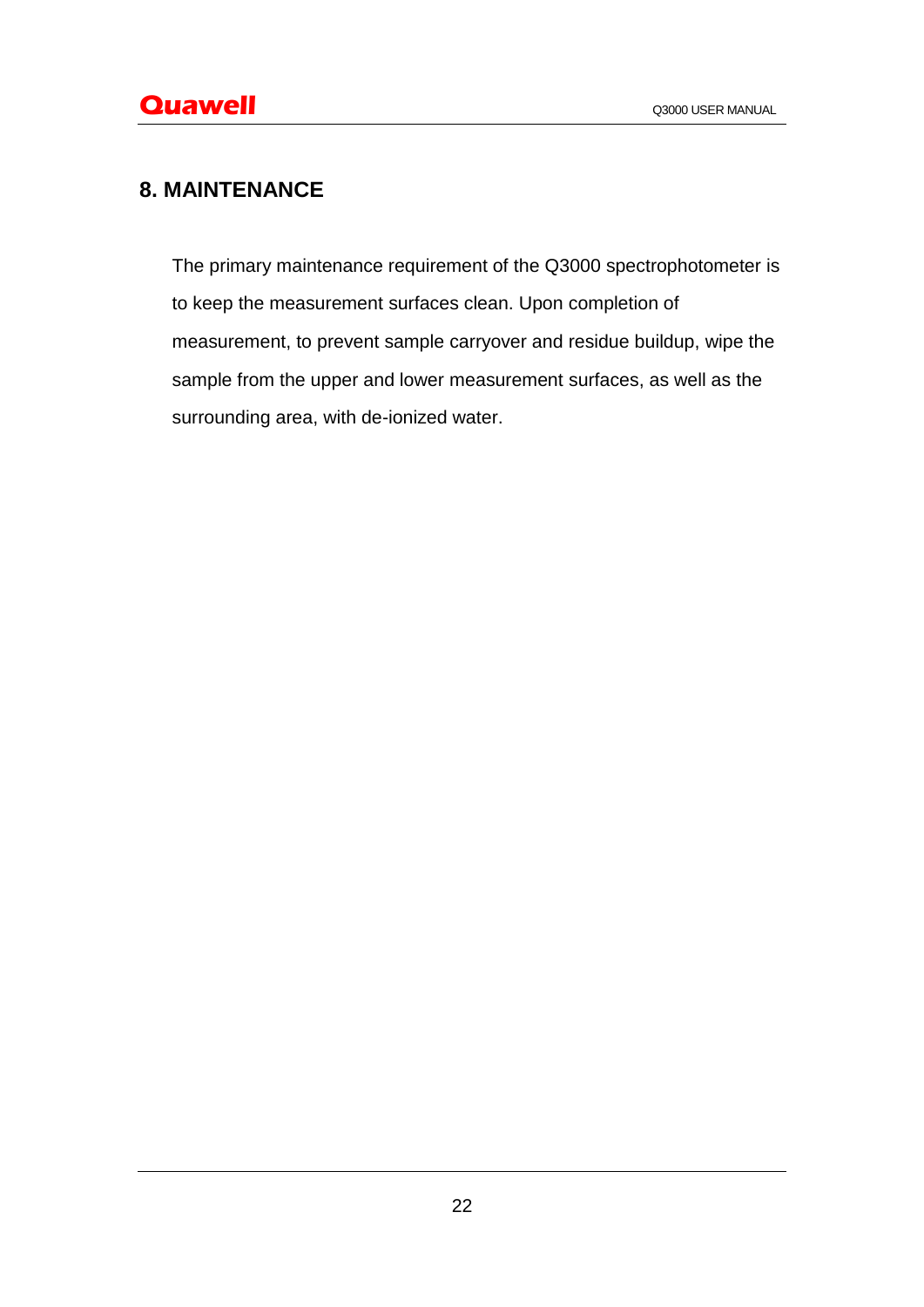# **9. CHECK INTENSITY**

This function will check the light source intensity and system

reproducibility.

## **Screen features**

| 1mm                                                                               |            |            |                                                                |                                     |  |
|-----------------------------------------------------------------------------------|------------|------------|----------------------------------------------------------------|-------------------------------------|--|
| Intensity<br>260nm Pass 280nm Pass<br>Reproducibility<br>260nm Pass<br>280nm Pass |            |            | $0.2 \text{ mm}$<br>Intensity<br>Reproducibility<br>260nm Pass | 260nm Pass 280nm Pass<br>280nm Pass |  |
| No.                                                                               | 260 (1 mm) | 280 (1 mm) | 260 (0.2 mm)                                                   | 280 (0.2 mm)                        |  |
| $6\phantom{a}$                                                                    | 2731       | 2229       | 2761                                                           | 2253                                |  |
| 5                                                                                 | 2731       | 2229       | 2760                                                           | 2254                                |  |
| 4                                                                                 | 2732       | 2229       | 2761                                                           | 2255                                |  |
| 3                                                                                 | 2732       | 2229       | 2763                                                           | 2255                                |  |
| 2                                                                                 | 2731       | 2229       | 2761                                                           | 2254                                |  |
| 1                                                                                 | 2732       | 2228       | 2764                                                           | 2254                                |  |
| Exit<br>Check<br>Export To Excel<br>Clear Data                                    |            |            |                                                                |                                     |  |

1. 1mm and 0.2mm window

Indicate the checking results of intensity and reproducibility at 1mm and 0.2mm.

2. Data table

It contains all checking data that can be export to Excel.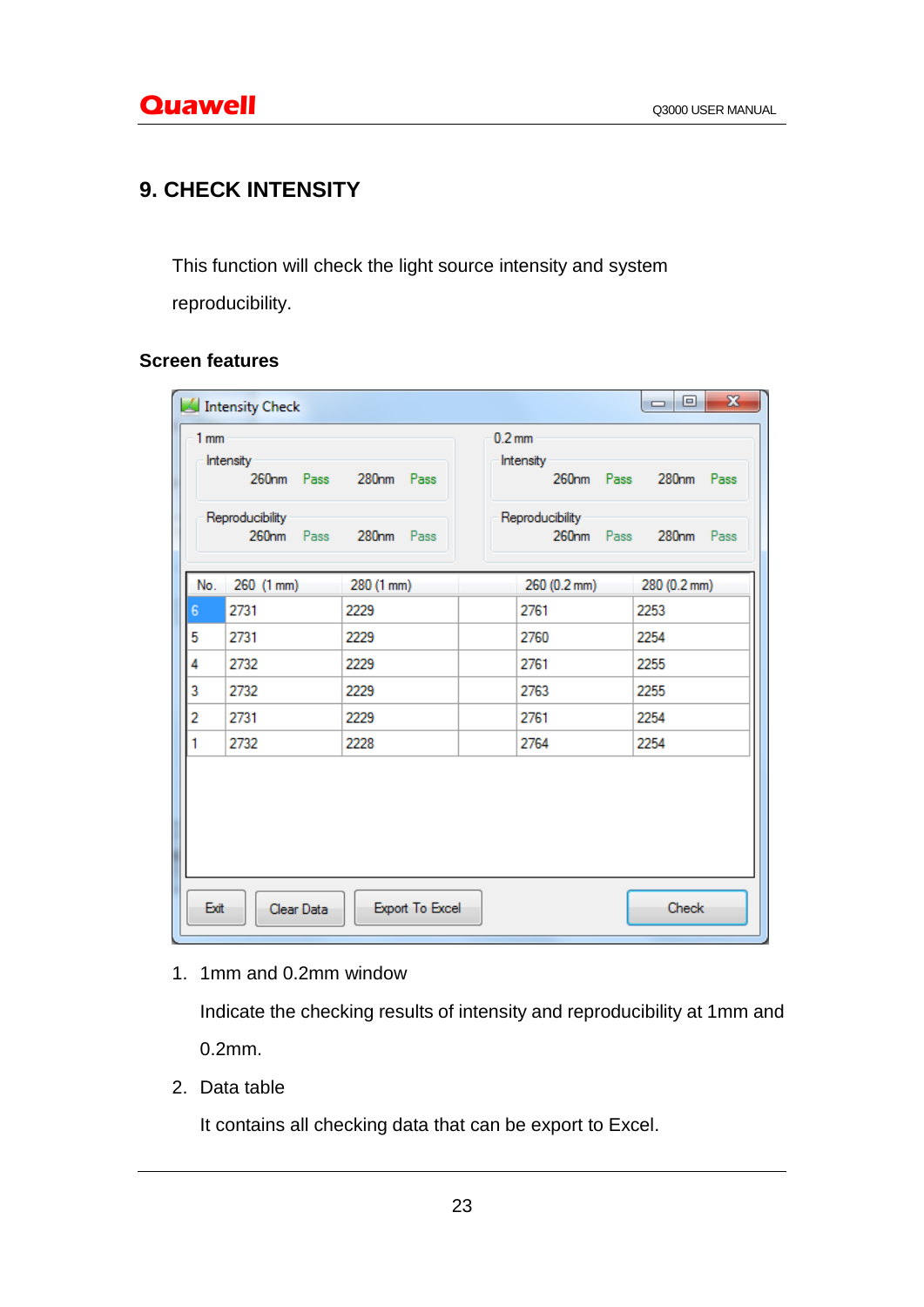## **Making intensity check**

Select the Intensity Check from the main menu. Simply click the Check button, the intensity data will be stored in the table and the 1mm window and 0.2mm window will display the current check results that will be in green color (Pass) or red color (Fail).

If you see the red color in the window(s), clean the measurement surfaces with the pure water and try again. If the problems persist, save and email the Intensity check results to the technical support or your local distributor.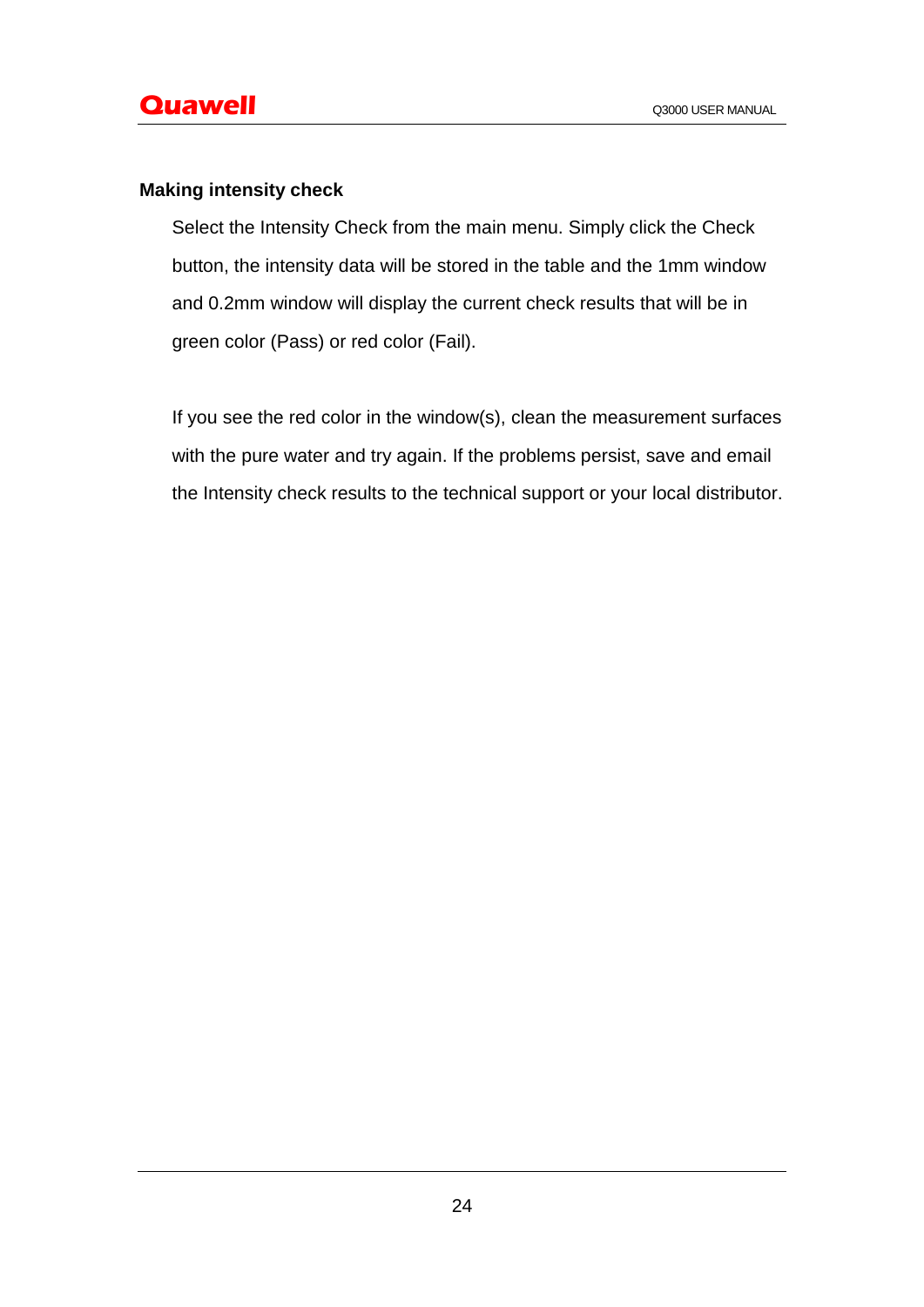# **10. DIAGNOSTIC**

Diagnostic function checks the calibration of 1mm and 0.2mm path. It is recommended that you run this function every six months.

| <b>Menu V4.2.0</b>                        | $\mathbf x$<br>回 |  |  |
|-------------------------------------------|------------------|--|--|
| Quawell<br>Q3000 UV DNA/Proteins Analizer |                  |  |  |
| Nucleic Acid                              | Protein A280     |  |  |
| Diagnostic                                | Check Intensity  |  |  |
| Edit CCE No.                              | User Manual      |  |  |
| Exit                                      |                  |  |  |

## **Standard solution**

 $\top$ 

QW101 is the standard solution required for running diagnostic. QW101 is an aqueous potassium dichromate (K2Cr2O7) solution and can be keeping in room temperature for 6 months. QW101 is available from your local distributor. Absorbance of QW101 is 9.54 at 260 nm (1mm x10).

| <b>Note</b> | Do not re-use QW101 after open it. |  |
|-------------|------------------------------------|--|
|-------------|------------------------------------|--|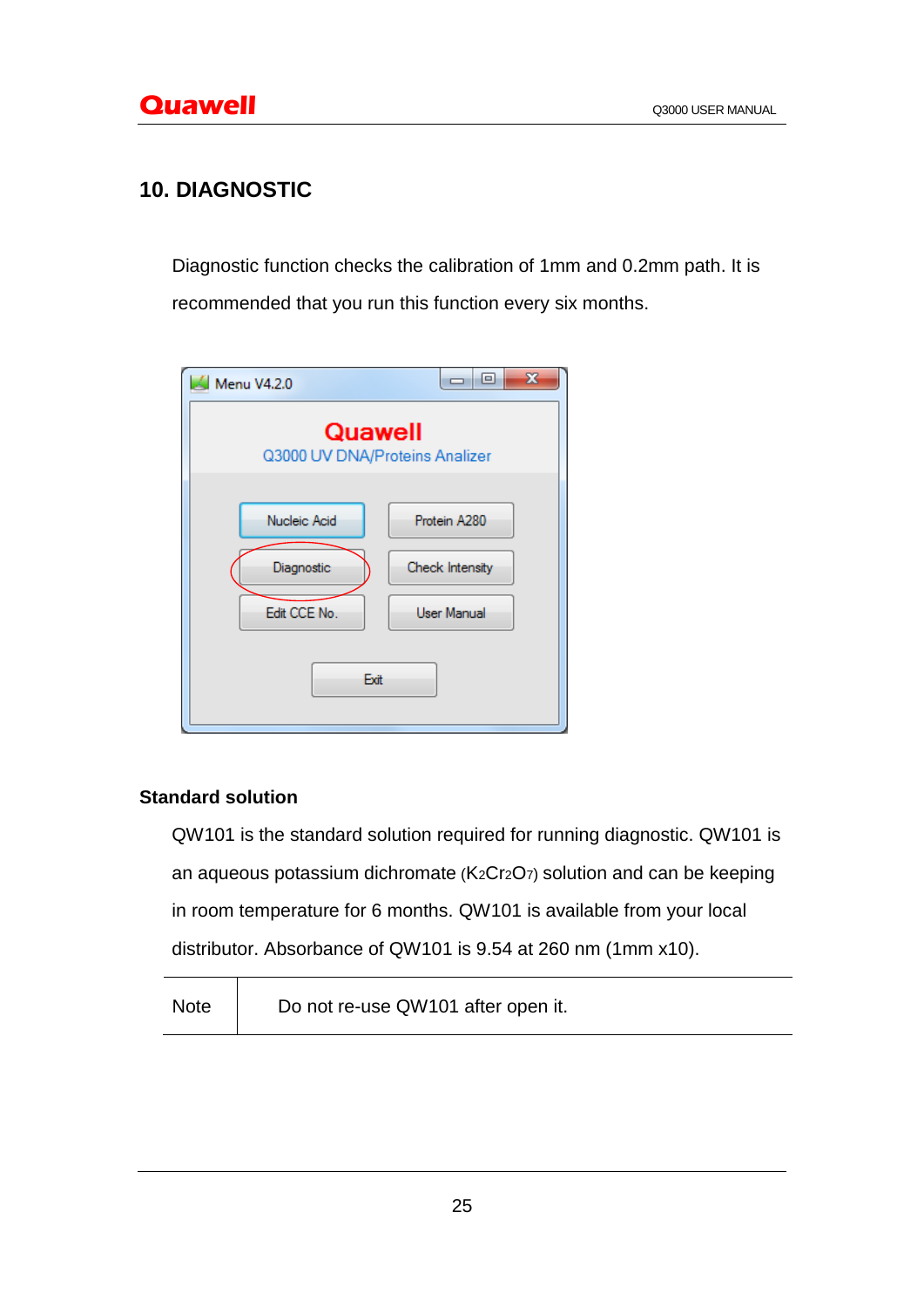#### **Diagnostic screen features**

Click on Diagnostic on the main manual, the application interfase will be loaded as below.

S Diagnostic  $\equiv$  $Date:$ 2012-07-01 A260 1 mm A280 1 mm A260 0.2 mm A280 0.2 mm No.  $1$  mm  $\times$   $10$ A260  $\overline{0}$ A280  $\overline{0}$ Data table 260/280  $\overline{0}$ Coeff  $\vert$ 1 Current data display windows $0.2$  mm  $\times 50$ A260  $\overline{\mathbf{0}}$ A280  $\overline{\mathbf{0}}$ 260/280  $\overline{0}$ Coeff  $\sqrt{1}$ Clear Data Exit Blank Export To Excel Measure

1. Data table

Data table stores the absorbance of 260nm and 280nm at 10mm and 0.2mm.

2. Current data display windows

Window 1mm x10:

- A260: absorbance at 260 nm;
- A280: absorbance at 280 nm;
- 260/280: ratio of 260 nm and 280 nm;
- Coeff: CCE No. of 1 mm optical path;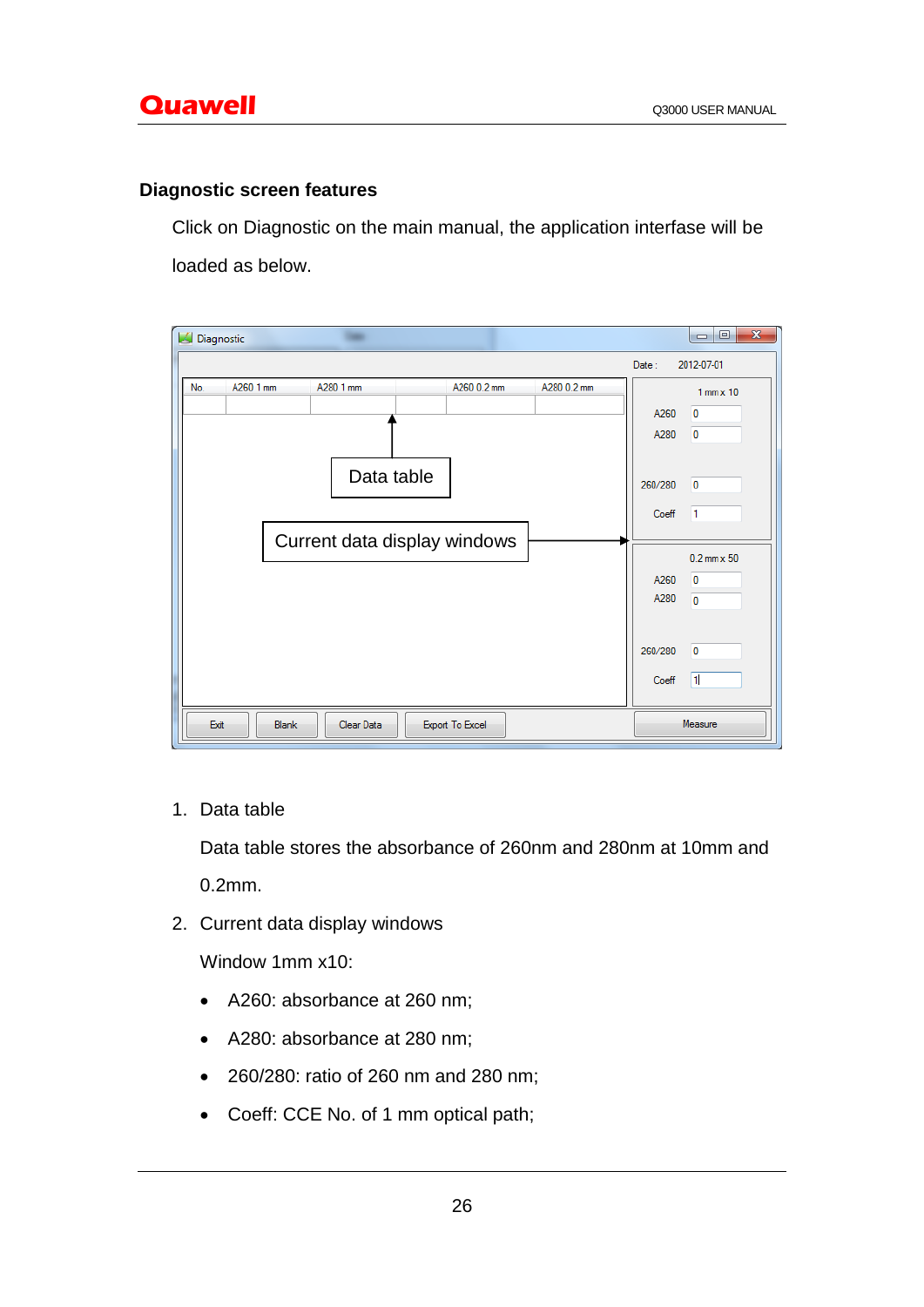Window 0.2 mm x 50:

- A260: absorbance at 260 nm;
- A280: absorbance at 280 nm;
- 260/280: ratio of 260 nm and 280 nm;
- Coeff: CCE No. of 0.2 mm optical path.

## **Making diagnostic**

| <b>Note</b> | <b>Before making diagnostic.</b>                                          |  |  |  |
|-------------|---------------------------------------------------------------------------|--|--|--|
|             | 1. Clean the measurement surfaces with the de-ionized water<br>carefully. |  |  |  |
|             | 2. Check intensity.                                                       |  |  |  |

- 1. Select the Diagnostic from the menu;
- 2. Follow the steps as below to check the surfaces condition:
	- a. Open the upper arm, add 2ul de-ionized water on the lower surface, close the arm and click Blank.
	- b. Open the upper arm and remove the de-ionized water from both surfaces with the dry laboratory wipe.
	- c. Add 2ul de-ionized water on the lower surface, close the arm and click Measure.
	- d. If the absorbance at 1 mm and 0.2 mm at 260 nm are lower than +/- 0.1, go to next step, otherwise, repeat "a" to "c".
- 3. Remove the water with dry wipe from both surfaces and click Clear Data Table button to delete the data from the table.
- 4. Add 2ul QW101 on the lower surface, close the arm and click Measure button.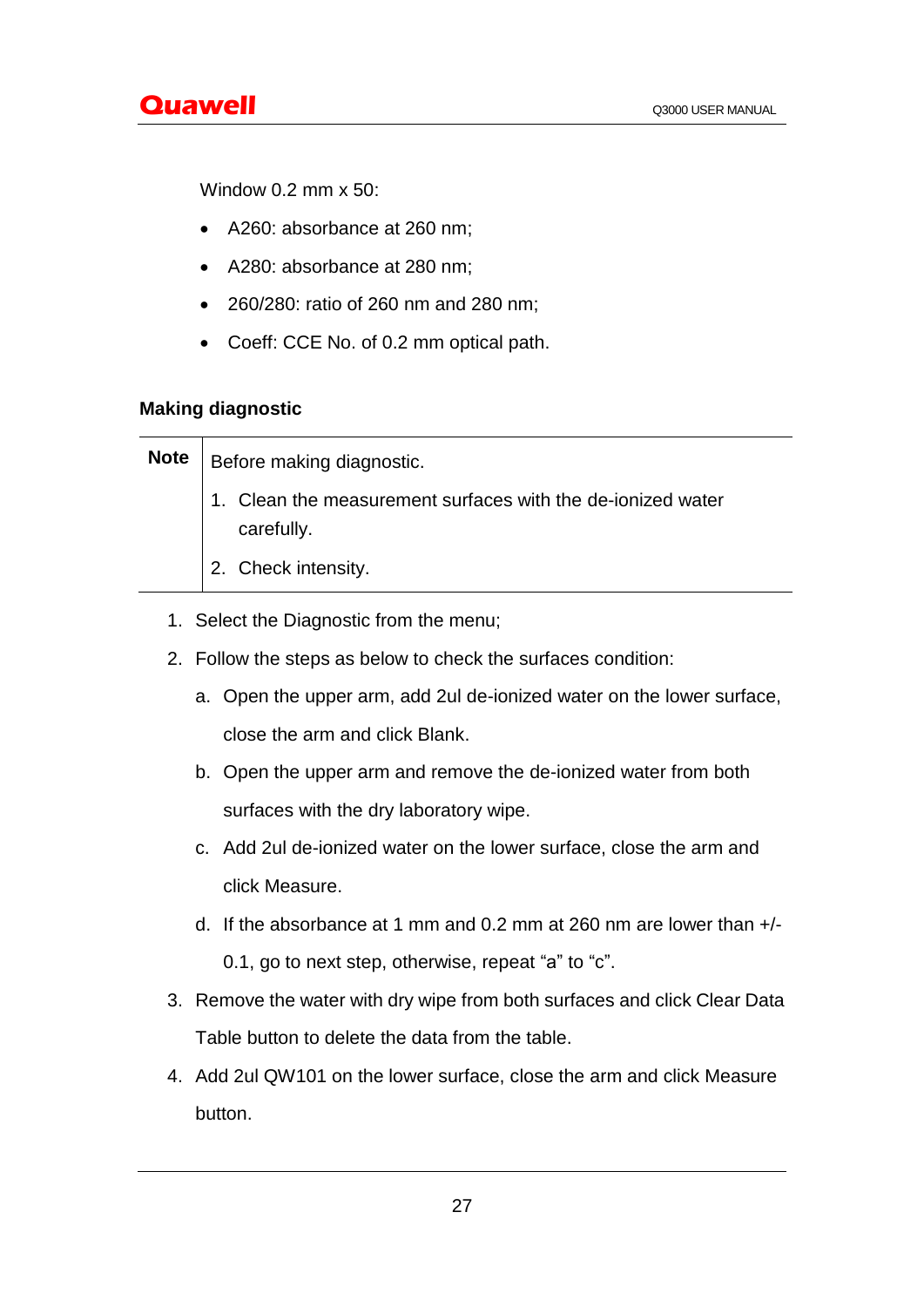- 5. Remove the QW101 from surfaces with dry wipe.
- 6. Repeat "3" to "5" for 9 more times.
- 7. Click Export To Excel to export and save the data in Excel Spreadsheet.
- 8. Compare the measurement results to the following table. If the measurement result is out of the range, repeat the steps 2-7. If the problem persists, go to section 10 "Calibration and Modify CCE No." or contact Quawell technical support or your local distributor.

|                       | 1 <sub>mm</sub> | 0.2 <sub>mm</sub> |
|-----------------------|-----------------|-------------------|
| Average Abs at 260 nm | $9.54 + - 3%$   | $9.54 + - 3%$     |
| Ratio of 260/280      | $1.22 - 1.28$   | $1.22 - 1.28$     |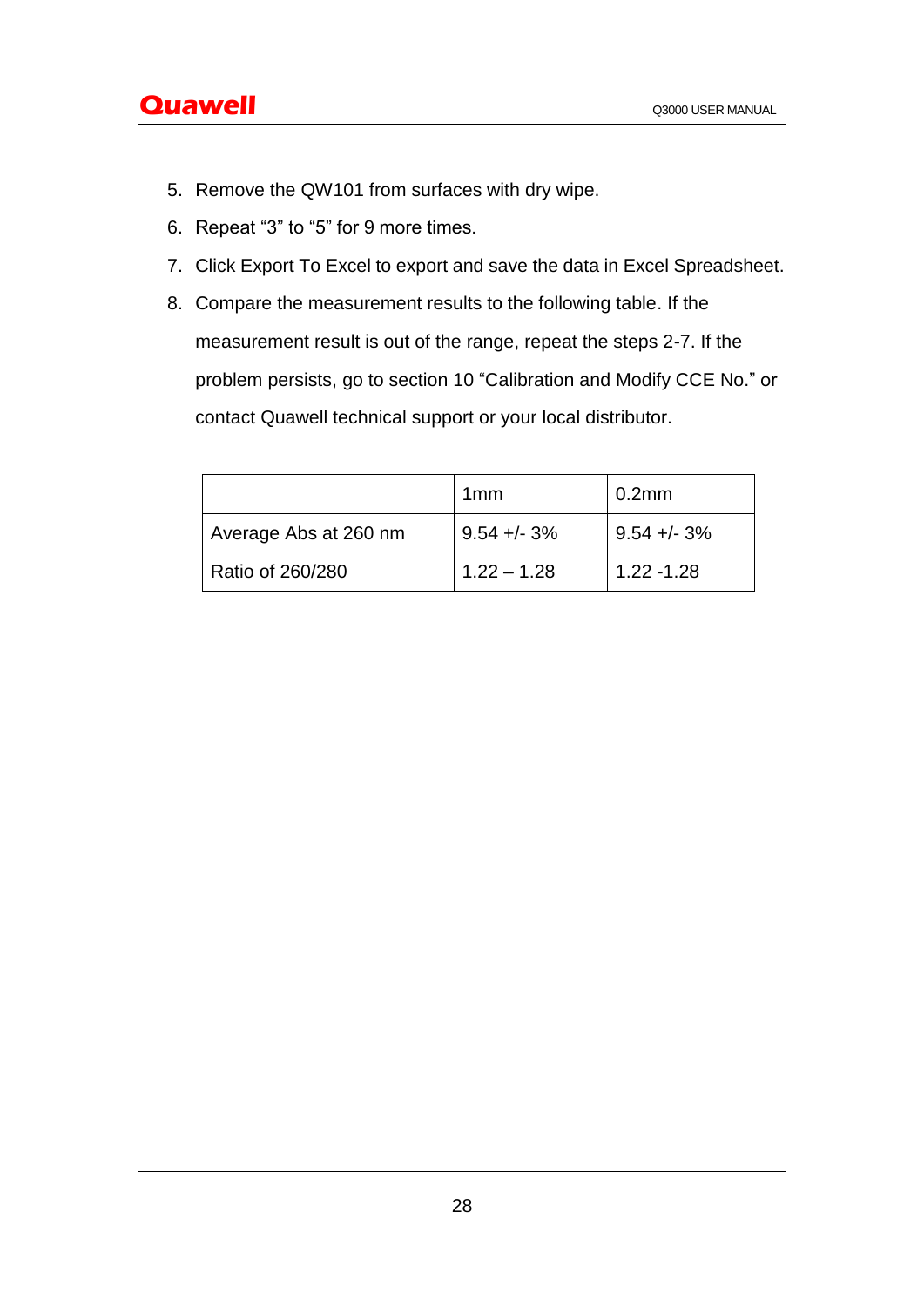# **11. Calibration and modify CCE No.**

| Note   Please contact Quawell technical support or your local distributor if it is |
|------------------------------------------------------------------------------------|
| your first time to run this function.                                              |

## **CCE No. (Calibration Coefficient No.)**

CCE No. contains 8 digits that looks like 10001000. Modify the first 4 digits will calibrate 1mm path and modify the second 4 digits will calibrate 0.2mm path. Normally user can calibrate Q3000 by modify CCE No. if the average absorbance of diagnostic results are between +/- 10% difference of standard absorbance (9.54).

## **Procedure of calibrate**

1. Follow the steps exactly in the sections 9 "CHECK INTENSITY" and section 10 "MAKING DIAGNOSTIC" to get the average diagnostic absorbance in Excel Spreadsheet.

| תו<br>$\Gamma$<br>Ы<br>$\overline{\phantom{a}}$                                         |              |   |                                                                                                                                                                                           |           |   |          |                                                   |  |
|-----------------------------------------------------------------------------------------|--------------|---|-------------------------------------------------------------------------------------------------------------------------------------------------------------------------------------------|-----------|---|----------|---------------------------------------------------|--|
|                                                                                         | File<br>Home |   | Insert Page Layout Formulas<br>Data<br>Review                                                                                                                                             |           |   |          |                                                   |  |
| & Cut<br>बि Copy *<br>Paste<br>Format Painter<br>Clipboard<br>$\overline{\mathbb{F}_2}$ |              |   | $A^{\dagger} A^{\dagger}$<br>$\overline{11}$<br>۳ļ<br>Calibri<br>EB.<br>⇘<br>$I$ U<br>в<br>$\tau^-$<br>$\overline{\phantom{a}}$<br>$\mathbf{A}$<br>$\boldsymbol{\mathrm{v}}$<br>Font<br>园 |           |   | $\equiv$ | ≫,<br>$\equiv$<br>$\equiv$<br>ま 書 理<br>€∄<br>Alig |  |
| E <sub>22</sub><br>$\overline{\phantom{a}}$                                             |              |   | $\equiv$                                                                                                                                                                                  | $f_x$     |   |          |                                                   |  |
| ⊿                                                                                       | A            | B | c                                                                                                                                                                                         | D         | E | F        | G                                                 |  |
| $\mathbf{1}$                                                                            | 260 1mm      |   |                                                                                                                                                                                           | 260 0.2mm |   |          |                                                   |  |
| $\overline{2}$                                                                          | 8.883        |   |                                                                                                                                                                                           | 8.789     |   |          |                                                   |  |
| 3                                                                                       | 8.861        |   |                                                                                                                                                                                           | 8.859     |   |          |                                                   |  |
| $\overline{4}$                                                                          | 8.861        |   |                                                                                                                                                                                           | 8.824     |   |          |                                                   |  |
| 5                                                                                       | 8.883        |   |                                                                                                                                                                                           | 8.812     |   |          |                                                   |  |
| 6                                                                                       | 8.824        |   |                                                                                                                                                                                           | 8.821     |   |          |                                                   |  |
| $\overline{7}$                                                                          | 8.812        |   |                                                                                                                                                                                           | 8.901     |   |          |                                                   |  |
| 8                                                                                       | 8.911        |   |                                                                                                                                                                                           | 8.782     |   |          |                                                   |  |
| 9                                                                                       | 8.859        |   |                                                                                                                                                                                           | 8.861     |   |          |                                                   |  |
| 10                                                                                      | 8.866        |   |                                                                                                                                                                                           | 8.861     |   |          |                                                   |  |
| 11                                                                                      | 8.873        |   |                                                                                                                                                                                           | 8.883     |   |          |                                                   |  |
| 12                                                                                      |              |   |                                                                                                                                                                                           |           |   |          |                                                   |  |
| 13                                                                                      |              |   |                                                                                                                                                                                           |           |   |          |                                                   |  |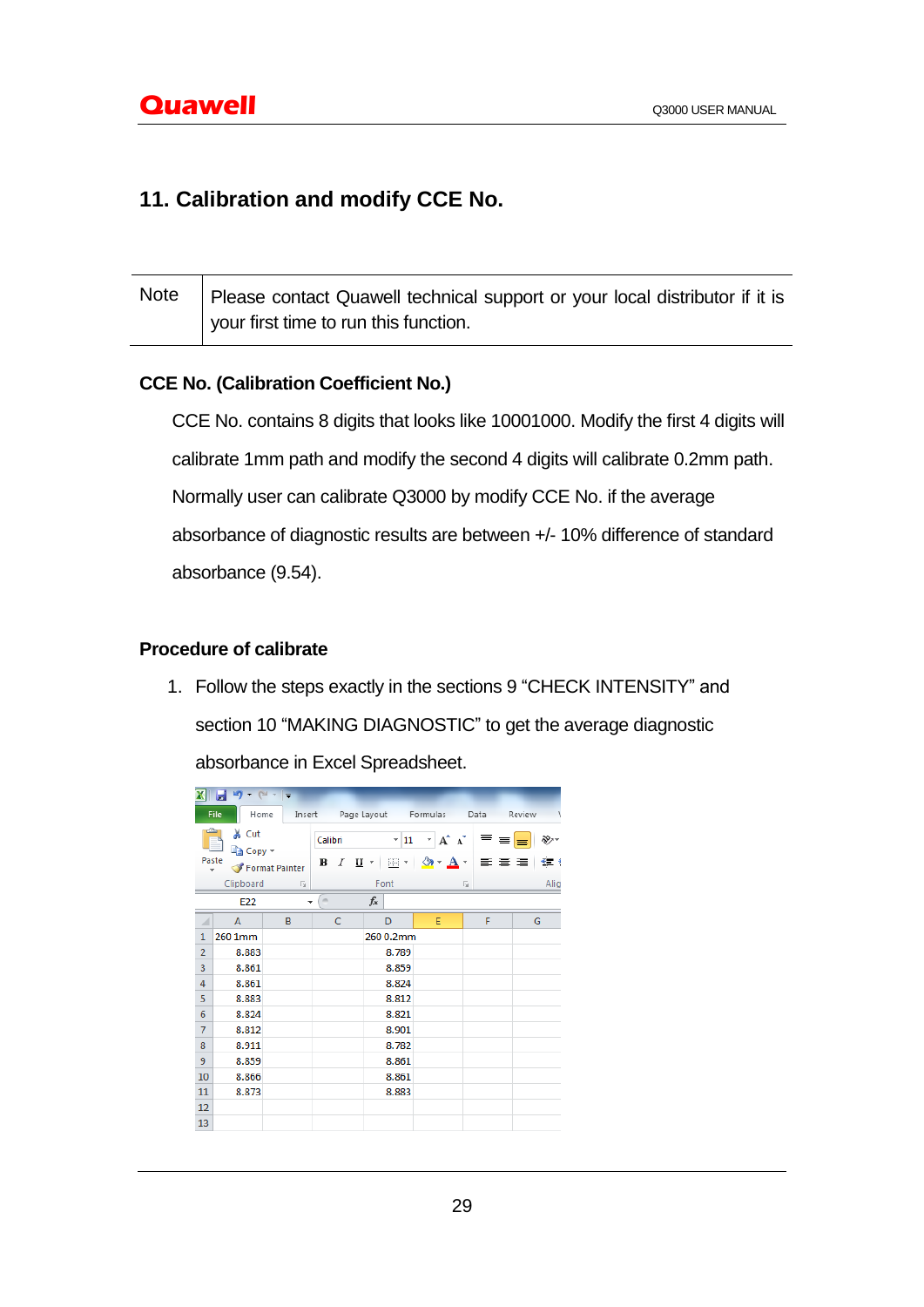- 2. Email the Excel spreadsheet as well as the S/N and CCE No. to your local distributor or [info@quawell.com](mailto:info@quawell.com) for getting new CCE No.
- 3. Follow the instruction from your local distributor or Quawell technical support to modify the CCE No.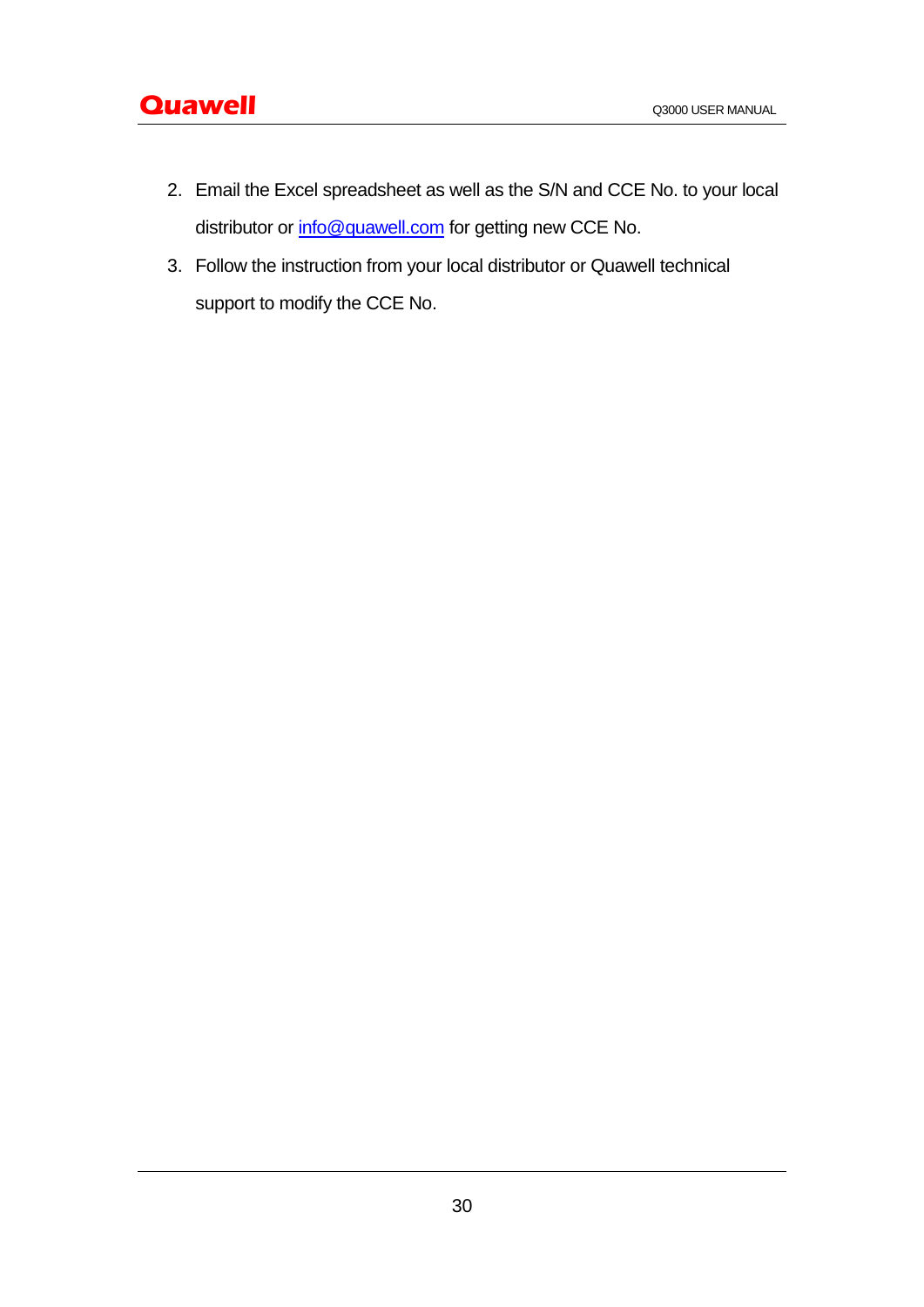# **12. APPENDICES**

# **A. Instrument Specifications**

| Path length:                 | 0.2 mm to 1mm, auto-selected               |
|------------------------------|--------------------------------------------|
| Sample size requirement:     | 2 ul                                       |
| Light source:                | <b>LED</b>                                 |
| Detector:                    | Photoelectric cell                         |
| Wavelength range:            | 260nm, 280nm                               |
| Wavelength accuracy:         | $< 2$ nm                                   |
| Absorbance precision:        | 0.001 Abs                                  |
| Accuracy:                    | <100ng/ul $\pm$ 3ng/ul, >100ng/ul $\pm$ 3% |
| Absorbance range:            | $0-80A$                                    |
| Concentration range:         | 0-4000 ng/ul (dsDNA)                       |
| Measurement cycle time:      | $-2s$                                      |
| Dimension:                   | 20 cm x 15 cm x 12 cm                      |
| Sample pedestal material:    | <b>Stainless steel</b>                     |
| Optical fiber material:      | Quartz                                     |
| Operating voltage:           | 12V                                        |
| Operation power consumption: | < 10 W                                     |
| Standby power consumption:   | $<$ 3 W                                    |
| CE:                          | Ready                                      |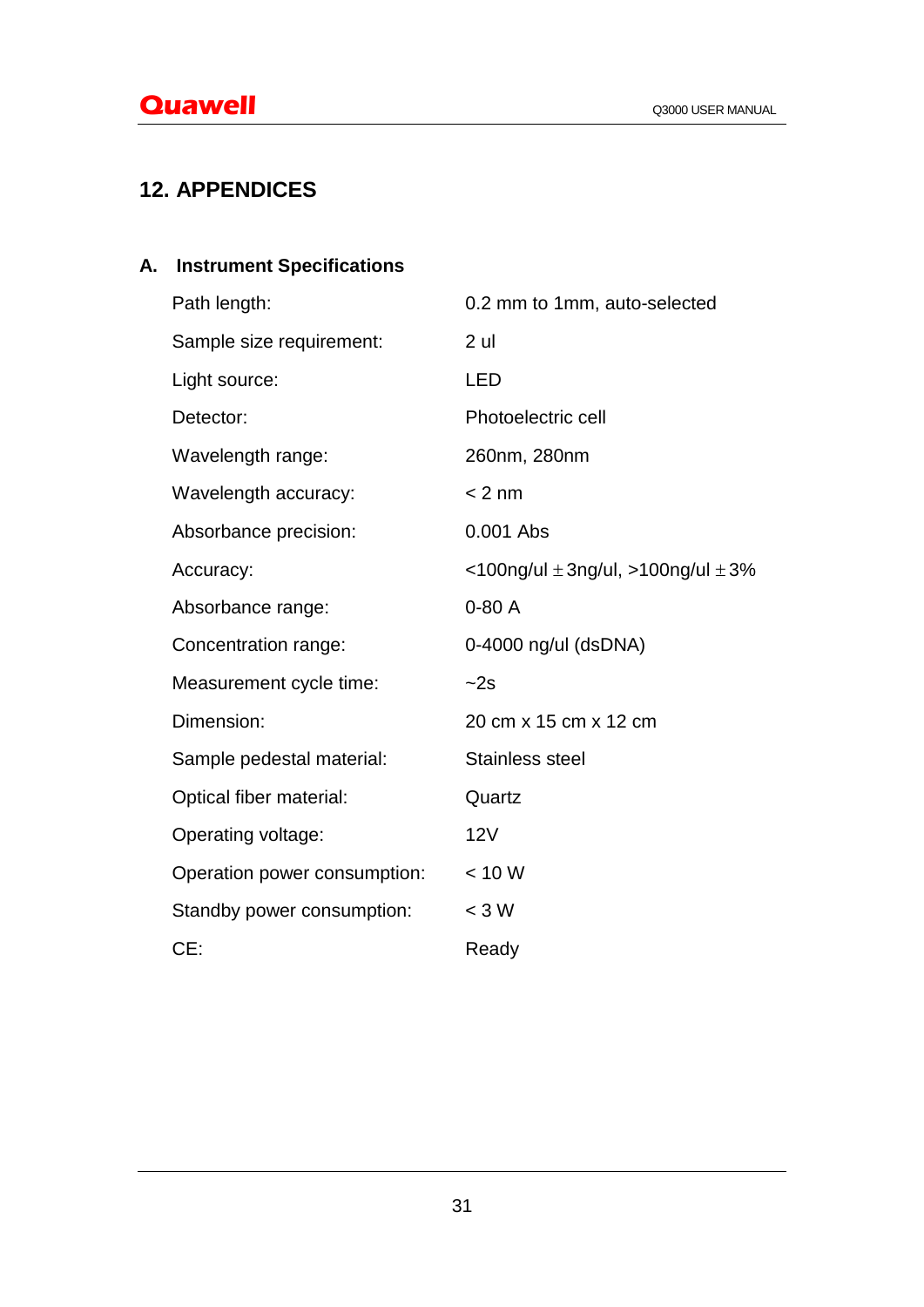## **B. Absorbance Calculation**

When the Q3000 Spectrophotometer is "blanked", a spectrum is taken of a reference material (blank) and stored in memory as an array of light intensities by wavelength. When a measurement of a sample is taken, the intensity of light that has transmitted through the sample is recorded. The sample intensities along with the blank intensities are used to calculate the sample absorbance according to the following equation:

$$
Abs = -\log\left(\frac{\mathrm{I}_{\mathrm{sample}}}{\mathrm{I}_{\mathrm{plane}}}\right)
$$

Thus, the measured light intensity of both the sample and of the blank are required to calculate the absorbance at a given wavelength.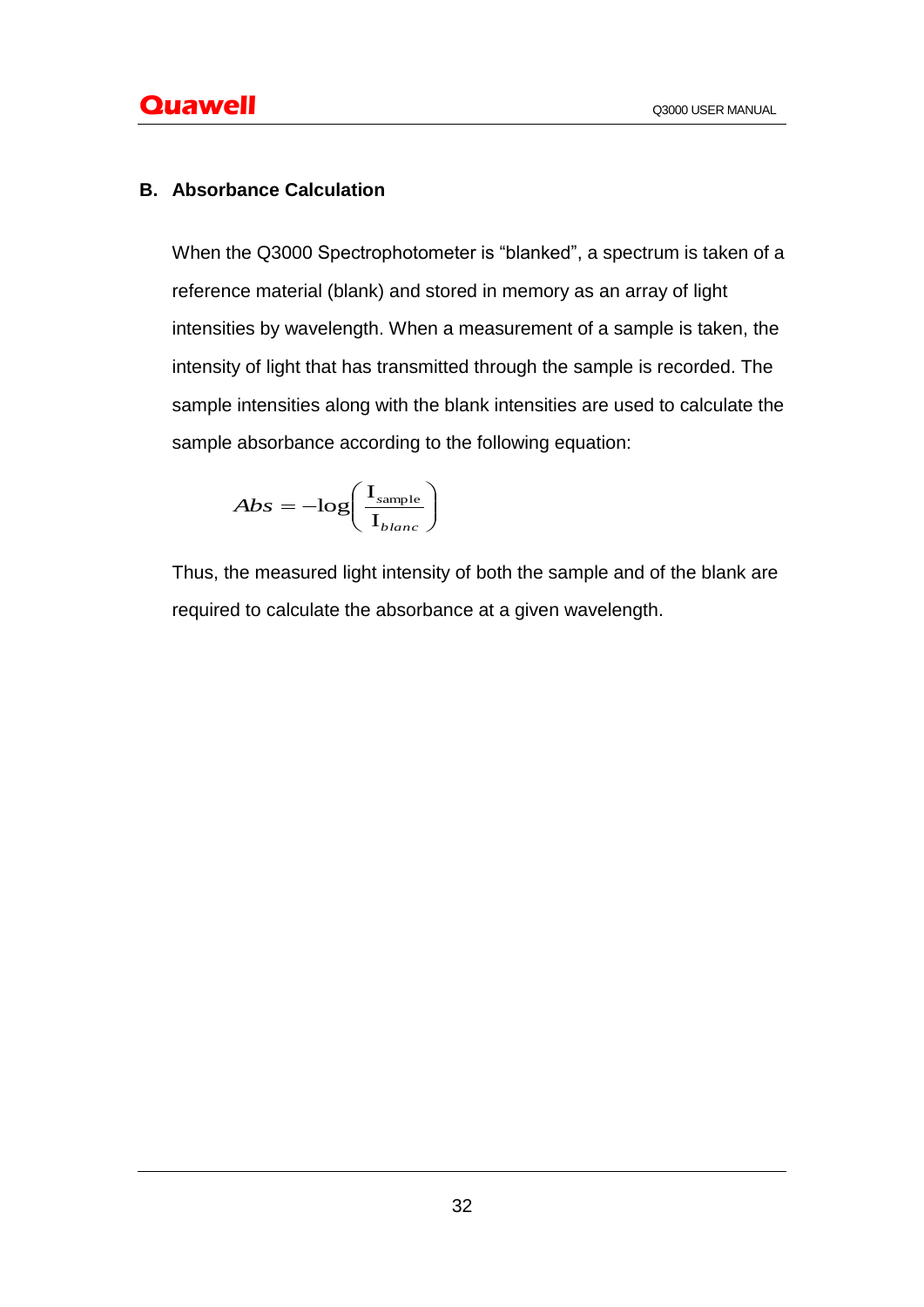# **C. Concentration Calculation (Beer's Law)**

The Beer-Lambert equation is used to correlate the calculated absorbance with concentration:

 $A = E * b * c$ 

Where A is the absorbance represented in absorbance units (A), E is the wavelength-dependent molar absorptivity coefficient (or extinction coefficient) with units of liter/mol-cm, b is the path length in cm, and c is the analyte concentration in moles/liter or molarity (M).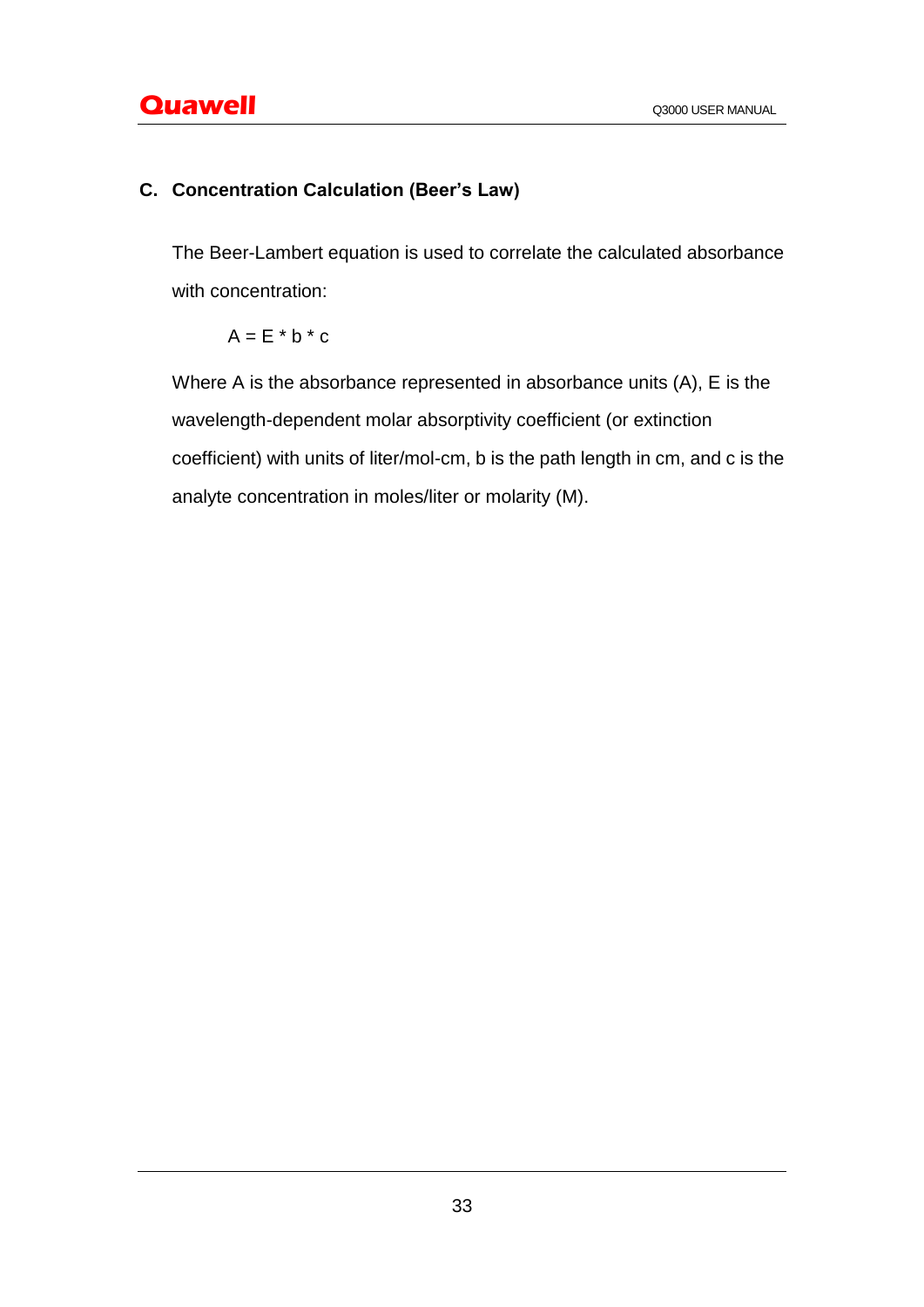# **Quawell** Q3000 USER MANUAL

**D. Electrical Connections Description**

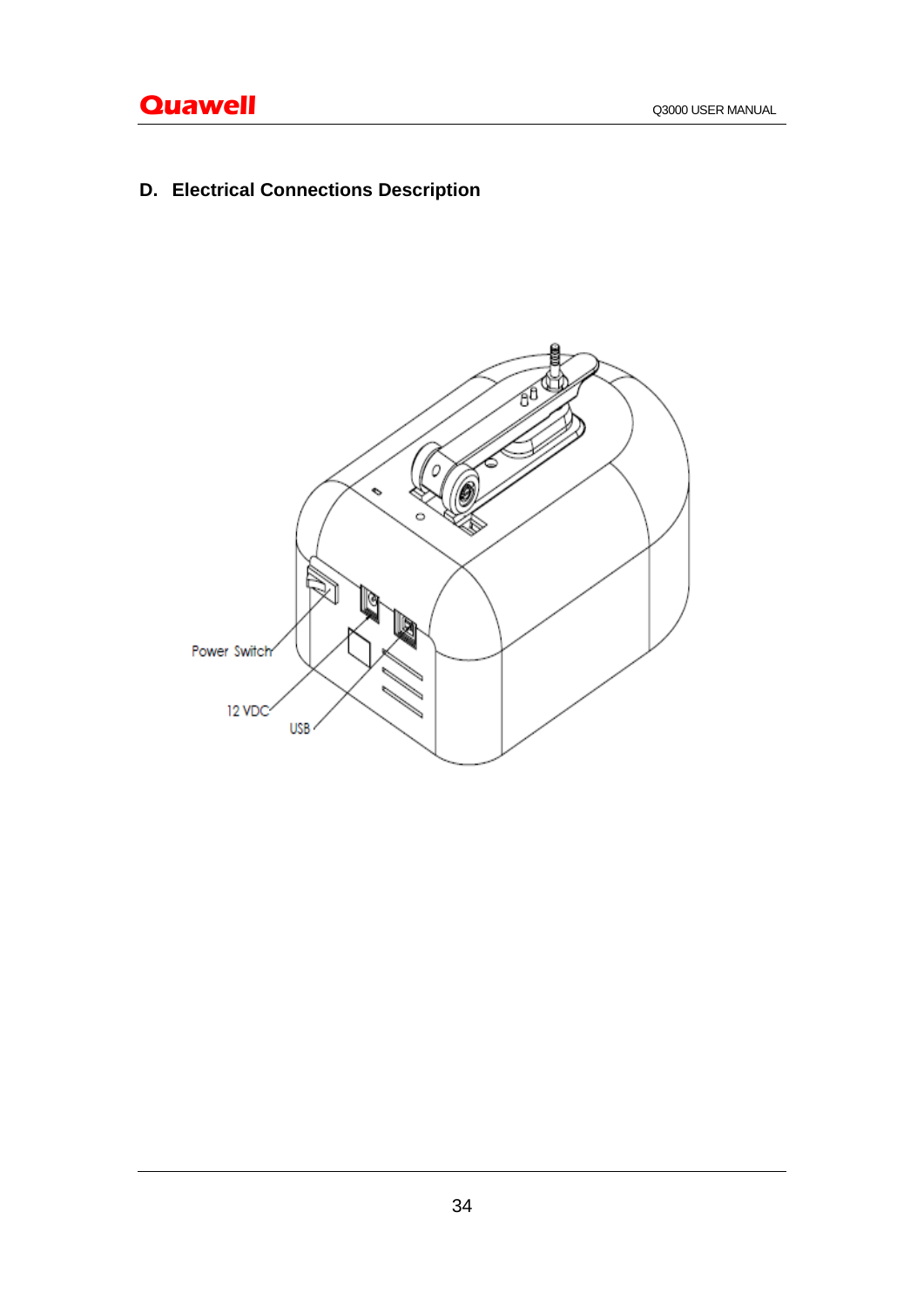# **E. Instrument Assembly**

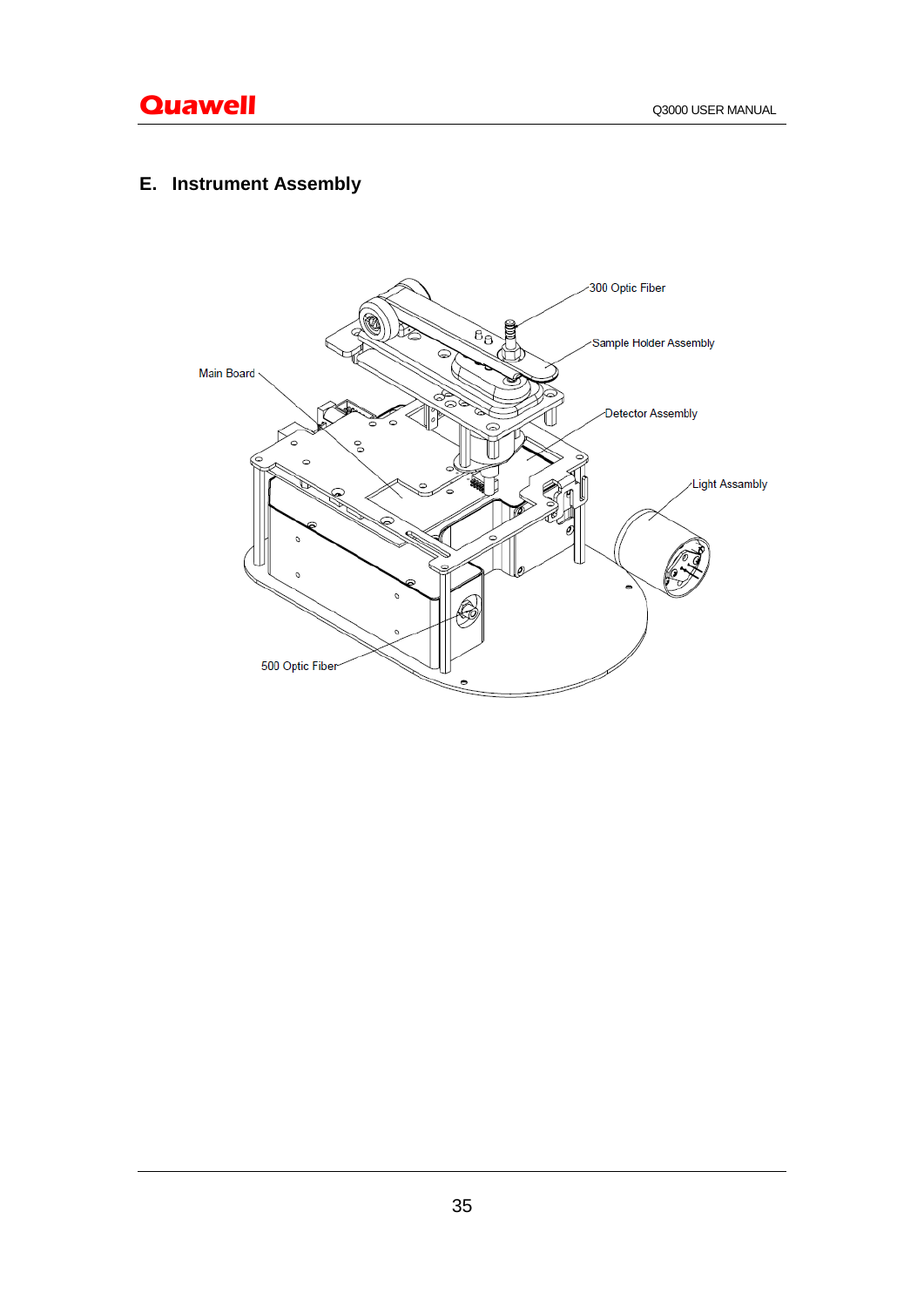# **Quawell Quawell Q3000 USER MANUAL**

**F. Light Assembly (P/N 30-60003)**

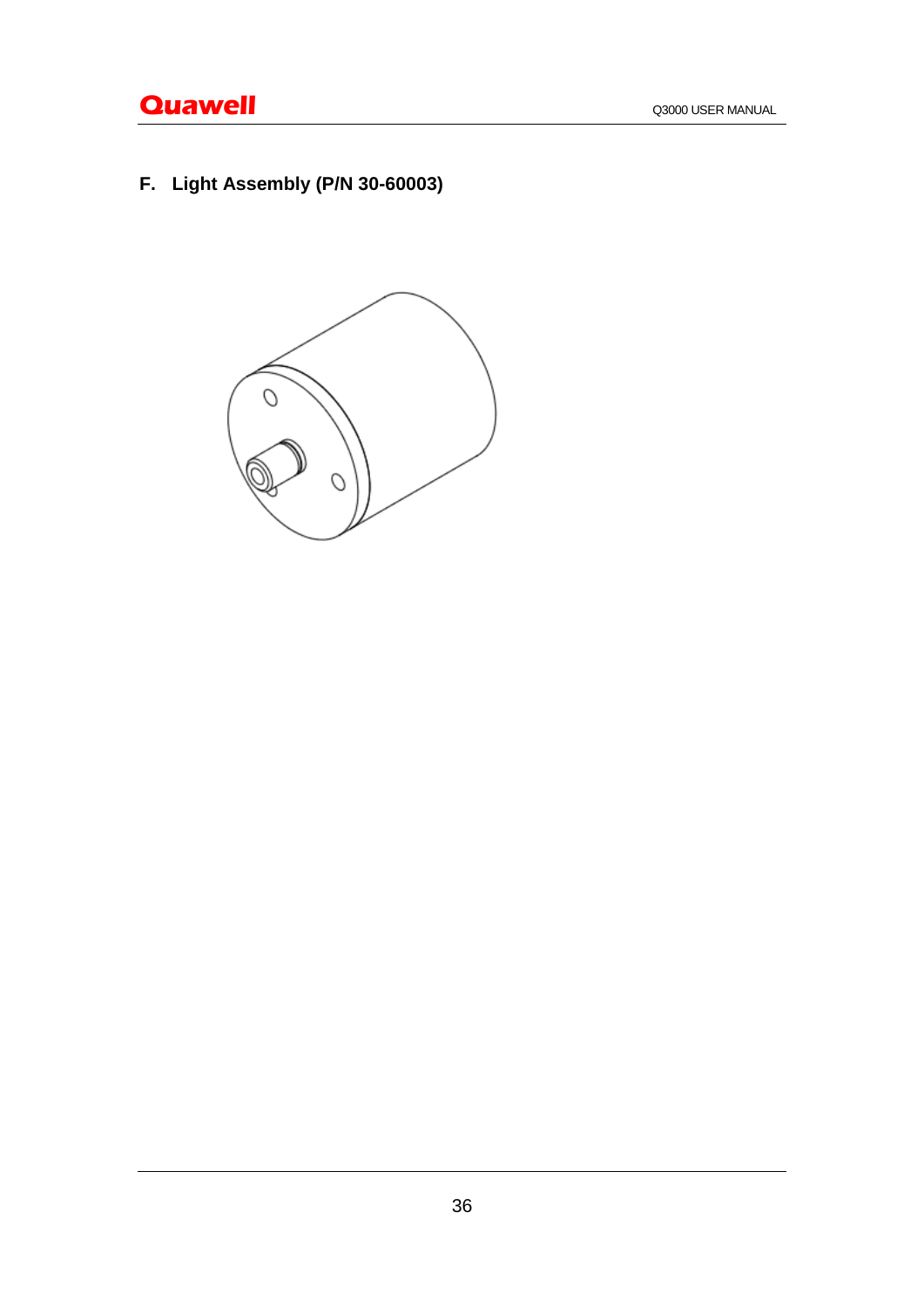**G. Sample Holder Assembly (P/N 30-60001)**

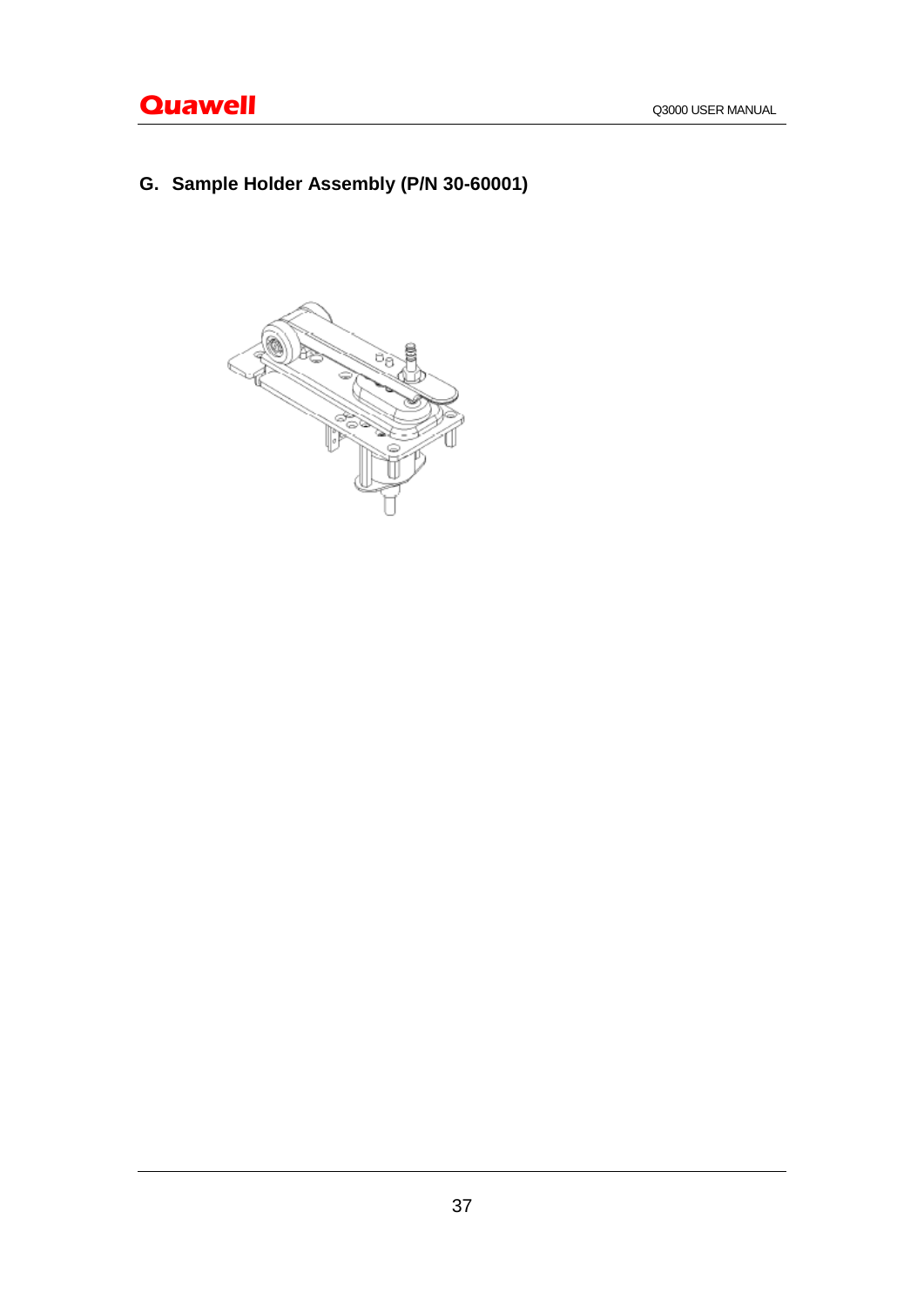**H. Detector Assembly (P/N 30-60002)**

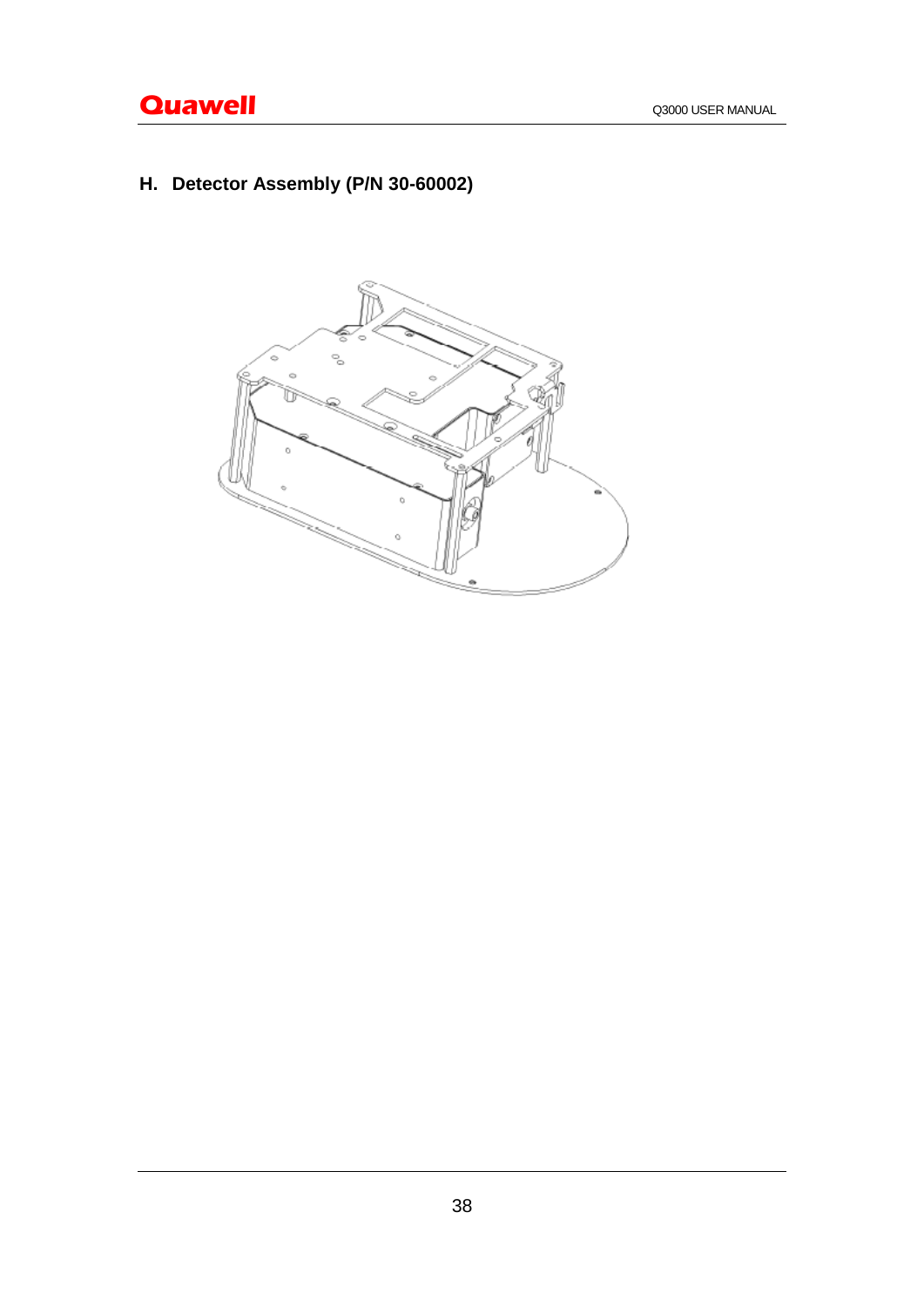# **I. Main Board V3.4 (P/N 30-00040)**